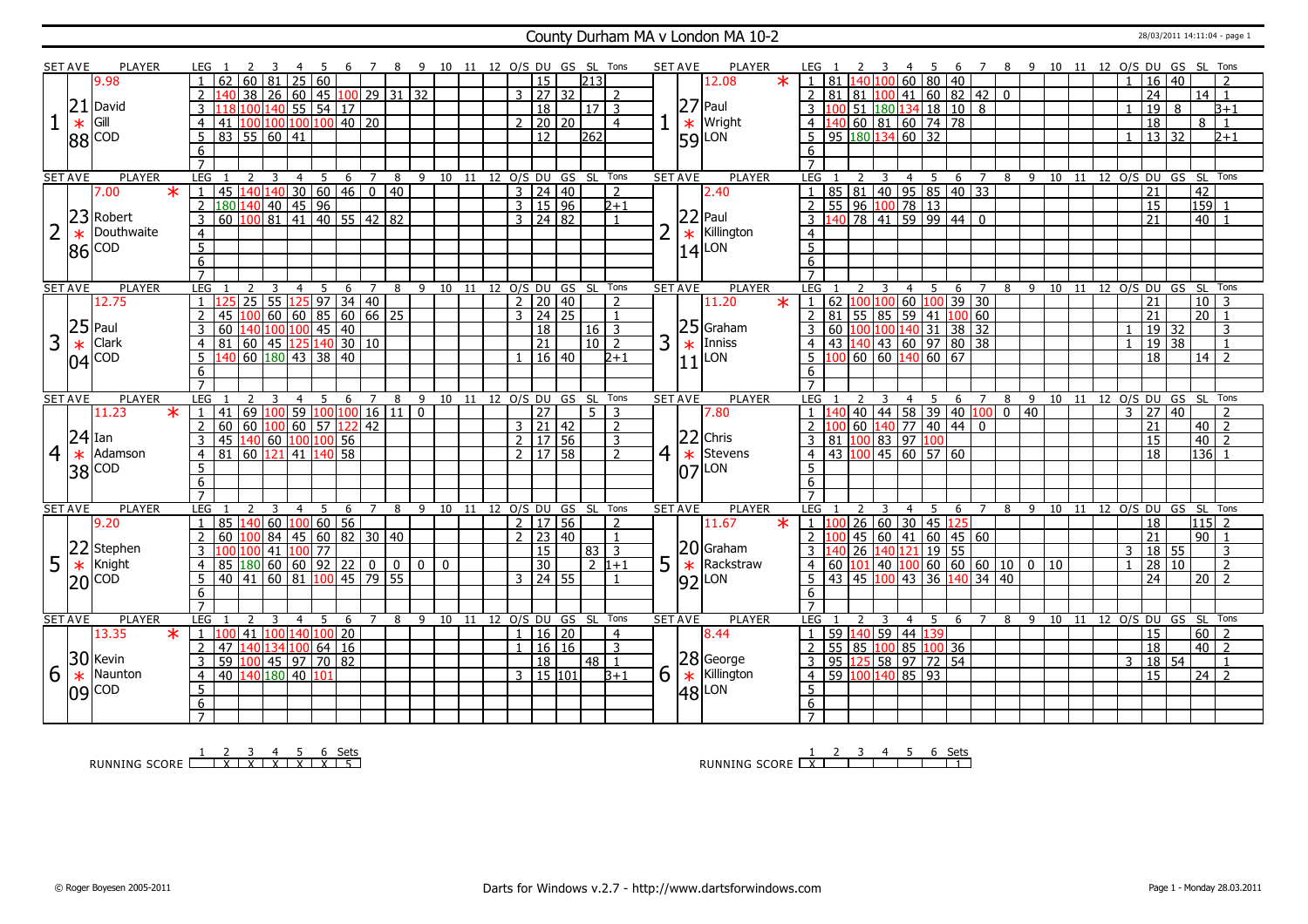### County Durham MA v London MA 10-2 28/03/2011 14:11:04 - page 2

|    | <b>SET AVE</b> | <b>PLAYER</b>      | LEG 1                                                               |                              |                     |         | 8 9 10 11 12 O/S DU GS SL Tons |                      |                     |   |                                  |   | <b>SET AVE</b>              | <b>PLAYER</b>                    |                         |                                                |                          | - 5                           |     |                |        |            |    |                |                     |                 | 6 7 8 9 10 11 12 0/S DU GS SL Tons     |
|----|----------------|--------------------|---------------------------------------------------------------------|------------------------------|---------------------|---------|--------------------------------|----------------------|---------------------|---|----------------------------------|---|-----------------------------|----------------------------------|-------------------------|------------------------------------------------|--------------------------|-------------------------------|-----|----------------|--------|------------|----|----------------|---------------------|-----------------|----------------------------------------|
|    |                | 3.64               | 60<br>95<br>$\overline{63}$<br>60<br>$\mathbf{1}$                   | 43 42                        |                     |         |                                |                      | $\overline{18}$     |   | 138                              |   |                             | 7.38                             | $\ast$                  | $1   60   140   45   45   100   71   40$       |                          |                               |     |                |        |            |    | 3              | $\overline{21}$     | 40              |                                        |
|    |                |                    | 59 57 120<br>$\overline{2}$                                         | $ 44 $ 60 40                 |                     |         |                                |                      | 2   20   40         |   | $\mathcal{L}$                    |   |                             |                                  |                         | 2 $\left  121 \right  85$ 41 45 93 60          |                          |                               |     |                |        |            |    |                | 18                  |                 | $56$   1                               |
|    | 22             | George             | 45 123<br> 59 <br>3<br>95                                           | $140$ 49                     |                     |         |                                |                      | $\overline{18}$     |   | $90$   1                         |   |                             | $21$ Jimmy                       |                         | $140$ 60 60 43 80 58 60<br>$\mathbf{3}$        |                          |                               |     |                |        |            |    | $\mathcal{L}$  | 20 60               |                 |                                        |
|    | $\ast$         | Davison            | $\overline{4}$<br>  41                                              |                              |                     |         |                                |                      | $1 \ 25 \ 32$       |   |                                  | ᄀ | $\ast$                      | Foster                           |                         | 43 100 25 43 41 24 26 60                       |                          |                               |     |                |        |            |    |                | 24                  |                 | 139                                    |
|    |                | <b>COD</b>         | 97   88   95   51  <br>5                                            | $140 \mid 66 \mid 56 \mid 8$ |                     |         |                                | 1                    | $\overline{22}$     | 8 |                                  |   |                             | LON                              |                         | 27 25 60 43 55 92 1<br>5 <sup>1</sup>          |                          |                               |     | $137$ 22       |        |            |    |                | $\overline{24}$     |                 | 40                                     |
|    | 11             |                    |                                                                     |                              |                     |         |                                |                      |                     |   |                                  |   | $\overline{21}$             |                                  |                         |                                                |                          |                               |     |                |        |            |    |                |                     |                 |                                        |
|    |                |                    | 6<br>$\overline{7}$                                                 |                              |                     |         |                                |                      |                     |   |                                  |   |                             |                                  |                         | 6                                              |                          |                               |     |                |        |            |    |                |                     |                 |                                        |
|    | <b>SET AVE</b> | <b>PLAYER</b>      | LEG<br>3<br>2<br>$\overline{4}$                                     | 5<br>6<br>$\overline{7}$     |                     |         | 8 9 10 11 12 0/S DU GS SL Tons |                      |                     |   |                                  |   | <b>SET AVE</b>              | <b>PLAYER</b>                    |                         | LEG<br>2                                       |                          | $\overline{4}$<br>$5^{\circ}$ | 6   | $\overline{7}$ |        |            |    |                |                     |                 | 8 9 10 11 12 O/S DU GS SL Tons         |
|    |                | 2.65<br>$\ast$     |                                                                     |                              |                     |         |                                |                      | $\overline{18}$     |   | 80                               |   |                             | 6.45                             |                         | 60 180 100 60 77 24                            |                          |                               |     |                |        |            |    | $\overline{3}$ | $18$ 24             |                 | $2 + 1$                                |
|    |                |                    | $\overline{2}$                                                      |                              |                     |         |                                |                      | $\overline{21}$     |   | $\sqrt{124}$                     |   |                             |                                  |                         | 2 125 48 60 140 26 82 15 5                     |                          |                               |     |                |        |            |    | $\overline{2}$ |                     |                 | 2                                      |
|    |                | $20$ Allan         | 134 96 45 44 59 43<br>45 60 80 41 40 57 54<br>30 60 43 55 48 60 131 |                              |                     |         |                                |                      | $\overline{21}$     |   | $\overline{74}$                  |   |                             | $ 24 $ Lewis                     |                         | 3   85   60   81   40   65   100   70          |                          |                               |     |                |        |            |    |                | $3 \mid 21 \mid 70$ |                 | $\mathbf{1}$                           |
| 8  |                | Bell               | $\overline{3}$                                                      |                              |                     |         |                                |                      |                     |   |                                  |   |                             | McGurn                           |                         |                                                |                          |                               |     |                |        |            |    |                |                     |                 |                                        |
|    |                |                    | $\overline{4}$                                                      |                              |                     |         |                                |                      |                     |   |                                  | 8 | $\ast$                      |                                  |                         | $\overline{4}$                                 |                          |                               |     |                |        |            |    |                |                     |                 |                                        |
|    |                | $*$ Bell<br>42 COD | $\overline{5}$                                                      |                              |                     |         |                                |                      |                     |   |                                  |   | $\overline{24}$             | LON                              |                         | $\overline{5}$                                 |                          |                               |     |                |        |            |    |                |                     |                 |                                        |
|    |                |                    | 6                                                                   |                              |                     |         |                                |                      |                     |   |                                  |   |                             |                                  |                         | 6                                              |                          |                               |     |                |        |            |    |                |                     |                 |                                        |
|    |                |                    | $\overline{7}$                                                      |                              |                     |         |                                |                      |                     |   |                                  |   |                             |                                  |                         | $\overline{7}$                                 |                          |                               |     |                |        |            |    |                |                     |                 |                                        |
|    | <b>SET AVE</b> | <b>PLAYER</b>      | <b>LEG</b><br>3<br>$\overline{4}$<br>$\overline{2}$                 | 5<br>6<br>$\overline{7}$     | 8                   | $-9$    | 10 11 12 O/S DU GS SL Tons     |                      |                     |   |                                  |   | <b>SET AVE</b>              | <b>PLAYER</b>                    |                         | LEG                                            | 3                        |                               |     |                |        |            |    |                |                     |                 | 4 5 6 7 8 9 10 11 12 O/S DU GS SL Tons |
|    |                | 12.15              | 45   42   60   100   60   43   5   60   61<br>$\mathbf{1}$          |                              |                     |         |                                |                      | $\overline{27}$     |   | $\overline{25 1}$                |   |                             | 9.42                             | $\overline{\textbf{x}}$ | $1 \, 100$                                     | $141$ 60 97 59 96 40 0 0 |                               |     |                |        | $\sqrt{8}$ |    | $\overline{1}$ | $28 \mid 8$         |                 |                                        |
|    | 24             |                    | 55 100 100 100 73 32<br>$\overline{2}$<br>41                        |                              |                     |         |                                |                      | 19 32               |   | 3                                |   |                             |                                  |                         | 60 59 121<br>$\overline{2}$                    |                          | $140$ 25 56                   |     |                |        |            |    |                | $\overline{18}$     |                 | 40<br>l 2                              |
|    |                | John               | 60 100 125 180 36<br>3                                              |                              |                     |         |                                |                      | $1 \mid 13 \mid 36$ |   | $\overline{B+1}$                 |   |                             | 22 Richard<br>* Angelo<br>38 LON |                         | $3 \mid 100 \mid 41 \mid 81 \mid 140 \mid 99$  |                          |                               |     |                |        |            |    |                | $\overline{15}$     |                 | $40\overline{2}$                       |
| 9  | $\ast$         | Hardman            | 81 100 40 45 110 21<br>$\overline{4}$                               |                              | $\overline{2}$      |         |                                |                      | $\overline{24}$     |   | $\overline{3}$<br>$\overline{2}$ |   | 9                           |                                  |                         | 95 100 96 140 54 0 12 4<br>$\overline{4}$      |                          |                               |     |                |        |            |    | $\mathbf{1}$   | $\overline{22}$     | $\overline{4}$  | $\overline{2}$                         |
|    | 06             | <b>COD</b>         | $\boxed{81}$ 60 95 43 97 25<br>5 <sup>5</sup>                       |                              |                     |         |                                |                      | $2$   20   25       |   |                                  |   |                             |                                  |                         | 41 45 60 41 55 60 101                          |                          |                               |     |                |        |            |    |                | $\overline{21}$     | $\overline{98}$ |                                        |
|    |                |                    | 6                                                                   |                              |                     |         |                                |                      |                     |   |                                  |   |                             |                                  |                         | 6                                              |                          |                               |     |                |        |            |    |                |                     |                 |                                        |
|    |                |                    |                                                                     |                              |                     |         |                                |                      |                     |   |                                  |   |                             |                                  |                         |                                                |                          |                               |     |                |        |            |    |                |                     |                 |                                        |
|    | <b>SET AVE</b> | <b>PLAYER</b>      | LEG 1<br>$\overline{z}$<br>$\mathbf{3}$<br>$\overline{4}$           | 5<br>6 7                     | 8                   | 9       | 10 11 12 0/S DU GS SL Tons     |                      |                     |   |                                  |   | <b>SET AVE</b>              | <b>PLAYER</b>                    |                         | LEG                                            |                          | 4 <sub>5</sub>                | 6 7 |                | 8<br>9 |            |    |                |                     |                 | 10 11 12 0/S DU GS SL Tons             |
|    |                | 11.70              | $\frac{*}{1}$ 1   100   100   45   60   180   16                    |                              |                     |         |                                |                      | 1   16   16         |   | $3+1$                            |   |                             | 6.63                             |                         | $60$ 45 41 59 140                              |                          |                               |     |                |        |            |    |                | 15                  |                 | $ 156 $ 1                              |
|    |                |                    | $60$ 83 54 60<br>$\overline{2}$                                     | L40                          |                     |         |                                |                      | 15                  |   | l104l 1                          |   |                             |                                  |                         | 60 180 55 71 103 32                            |                          |                               |     |                |        |            |    |                | 16                  | 32              | $2 + 1$                                |
|    |                | $ 26 $ Paul        | 45 100 140 100 98 10 8<br>3                                         |                              |                     |         |                                | $\mathcal{P}$        | 20                  | 8 | 3                                |   |                             | $10^{23}$ Steve                  |                         | $43 \ 83 \ 58 \ 9 \ 60 \ 80$                   |                          |                               |     |                |        |            |    |                | 18                  |                 | 168                                    |
| 10 | $\ast$         | Dinning            | 81   180   58   130   32   10   10<br>$\overline{4}$                |                              |                     |         |                                |                      | $3 \mid 21 \mid 10$ |   | $2 + 1$                          |   |                             | McHale                           |                         | 40 45 100 140 81 79<br>4 <sup>1</sup>          |                          |                               |     | $\Omega$       |        |            |    |                | 21                  |                 | $16$   2                               |
|    |                | $ 39 ^{COD}$       | 5                                                                   |                              |                     |         |                                |                      |                     |   |                                  |   | 177                         | LON                              |                         | 5                                              |                          |                               |     |                |        |            |    |                |                     |                 |                                        |
|    |                |                    | 6                                                                   |                              |                     |         |                                |                      |                     |   |                                  |   |                             |                                  |                         | 6                                              |                          |                               |     |                |        |            |    |                |                     |                 |                                        |
|    |                |                    | $\overline{7}$                                                      |                              |                     |         |                                |                      |                     |   |                                  |   |                             |                                  |                         | $\overline{7}$                                 |                          |                               |     |                |        |            |    |                |                     |                 |                                        |
|    | <b>SET AVE</b> | <b>PLAYER</b>      | LEG<br>2<br>$\overline{4}$<br>3                                     | 5<br>6                       | $\overline{7}$<br>8 | 9<br>10 | 11                             |                      |                     |   | 12 O/S DU GS SL Tons             |   | <b>SET AVE</b>              | <b>PLAYER</b>                    |                         | <b>LEG</b>                                     |                          | $\overline{4}$<br>5           | 6   | 7              | 89     | 10         | 11 |                |                     |                 | 12 O/S DU GS SL Tons                   |
|    |                | 9.40               | 45 60 60 95 180 16<br>45<br>1                                       |                              |                     |         |                                | $\mathbf{1}$         | 19 16               |   | $1 + 1$                          |   |                             | 2.74                             | $\ast$                  | 1   60   95   96   45   85   40   40           |                          |                               |     |                |        |            |    |                | 21                  | 40              |                                        |
|    |                |                    | 140 100 45 140 46 30<br>$\overline{2}$                              |                              |                     |         |                                | $\mathbf{1}$         | $16$ 30             |   | $\overline{3}$                   |   |                             |                                  |                         | $2$ 55 43 80 17 81                             |                          |                               |     |                |        |            |    |                | 15                  |                 | 225                                    |
|    |                | 29 Keith           | 40 140 100 24 85 12<br>3                                            |                              |                     |         |                                |                      | 16 12               |   | 3                                |   |                             | $22$ Tom                         |                         | 3   81   134   140   44   38   48              |                          |                               |     |                |        |            |    |                | 18                  |                 | 16<br>$\overline{z}$                   |
|    | $\ast$         | Gowland            | $\overline{4}$                                                      |                              |                     |         |                                |                      |                     |   |                                  |   | $\vert$ 1 $\vert$<br>$\ast$ | McGurn                           |                         | $\overline{4}$                                 |                          |                               |     |                |        |            |    |                |                     |                 |                                        |
|    |                | $ 47 ^{COD}$       | $\overline{5}$                                                      |                              |                     |         |                                |                      |                     |   |                                  |   | 63                          | LON                              |                         | $\overline{5}$                                 |                          |                               |     |                |        |            |    |                |                     |                 |                                        |
| 11 |                |                    | 6                                                                   |                              |                     |         |                                |                      |                     |   |                                  |   |                             |                                  |                         | 6                                              |                          |                               |     |                |        |            |    |                |                     |                 |                                        |
|    |                |                    |                                                                     |                              |                     |         |                                |                      |                     |   |                                  |   |                             |                                  |                         | $\overline{7}$                                 |                          |                               |     |                |        |            |    |                |                     |                 |                                        |
|    |                |                    | $\overline{7}$                                                      |                              |                     |         |                                |                      |                     |   |                                  |   | <b>SET AVE</b>              | <b>PLAYER</b>                    |                         | <b>LEG</b><br>$\overline{2}$                   | $\overline{\mathbf{3}}$  | $\overline{4}$<br>$5^{\circ}$ | 6 7 |                |        |            |    |                |                     |                 | 8 9 10 11 12 0/S DU GS SL Tons         |
|    | <b>SET AVE</b> | PLAYER             | <b>LEG</b><br>2<br>3<br>$\overline{4}$                              | 5<br>$\overline{7}$<br>6     | 8                   | - 9     | 10 11                          | 12 O/S DU GS SL Tons |                     |   |                                  |   |                             |                                  |                         |                                                |                          |                               |     |                |        |            |    |                |                     |                 |                                        |
|    |                | $\star$<br>11.41   | 0 100 95 86 60 20<br>-1 - 11                                        |                              |                     |         |                                |                      | 1   16   20         |   | 2                                |   |                             | 9.66                             |                         | 22   60   100   45   22<br>$1 \mid$            |                          |                               |     |                |        |            |    |                | $\overline{15}$     |                 | $252$ 1                                |
|    |                |                    | 2 100                                                               |                              |                     |         |                                |                      | 18                  |   |                                  |   |                             |                                  |                         |                                                |                          |                               |     |                |        |            |    | $\overline{1}$ |                     |                 | $\overline{2}$                         |
|    |                | Phillip            | 60 100 60 85 60<br>60 100 70 128 43<br>3                            |                              |                     |         |                                |                      | $2 \mid 17 \mid 43$ |   | $36 \mid 2$                      |   |                             |                                  |                         | $2   55   60   100   60   121   89   16$<br>3  |                          |                               |     |                |        |            |    |                | 19 16               |                 | $140$ 1                                |
|    |                | Nixon              | 125<br>$\overline{4}$<br>41                                         |                              |                     |         |                                |                      | 15                  |   | $\overline{3}$<br>$105$   2      |   |                             | $25$ Richie<br>Buckell           |                         | 45 125 43 54 94<br>$\overline{4}$              |                          |                               |     |                |        |            |    |                | $\overline{15}$     |                 | B+1                                    |
|    | $ 12 ^{27}$    |                    | 60 130 40<br>$97$ 59 60 80 45 118 42<br>5                           |                              |                     |         |                                |                      | $2 \ 20 \ 42$       |   |                                  |   | $\overline{2}$<br>$\ast$    |                                  |                         | 00 180 100 57 32 32<br>5<br>97 82 78 140 56 16 |                          |                               |     |                |        |            |    |                | $16 \mid 32$<br>18  |                 | 32                                     |
|    |                | $ 49 ^{COD}$       |                                                                     |                              |                     |         |                                |                      |                     |   |                                  |   |                             | $ 07 $ LON                       |                         |                                                |                          |                               |     |                |        |            |    |                |                     |                 |                                        |
|    |                |                    | 6                                                                   |                              |                     |         |                                |                      |                     |   |                                  |   |                             |                                  |                         | 6                                              |                          |                               |     |                |        |            |    |                |                     |                 |                                        |

<u>7 8 9 10 11 12 Sets</u><br>RUNNING SCORE <u>| X | X | X | X | X | 10</u>

OP: County Durham MA - Kevin Naunton 30.09 \*

RUNNING SCORE 7 8 X 9 10 11 12 Sets 2

OP: London MA - Paul Wright 27.59 \*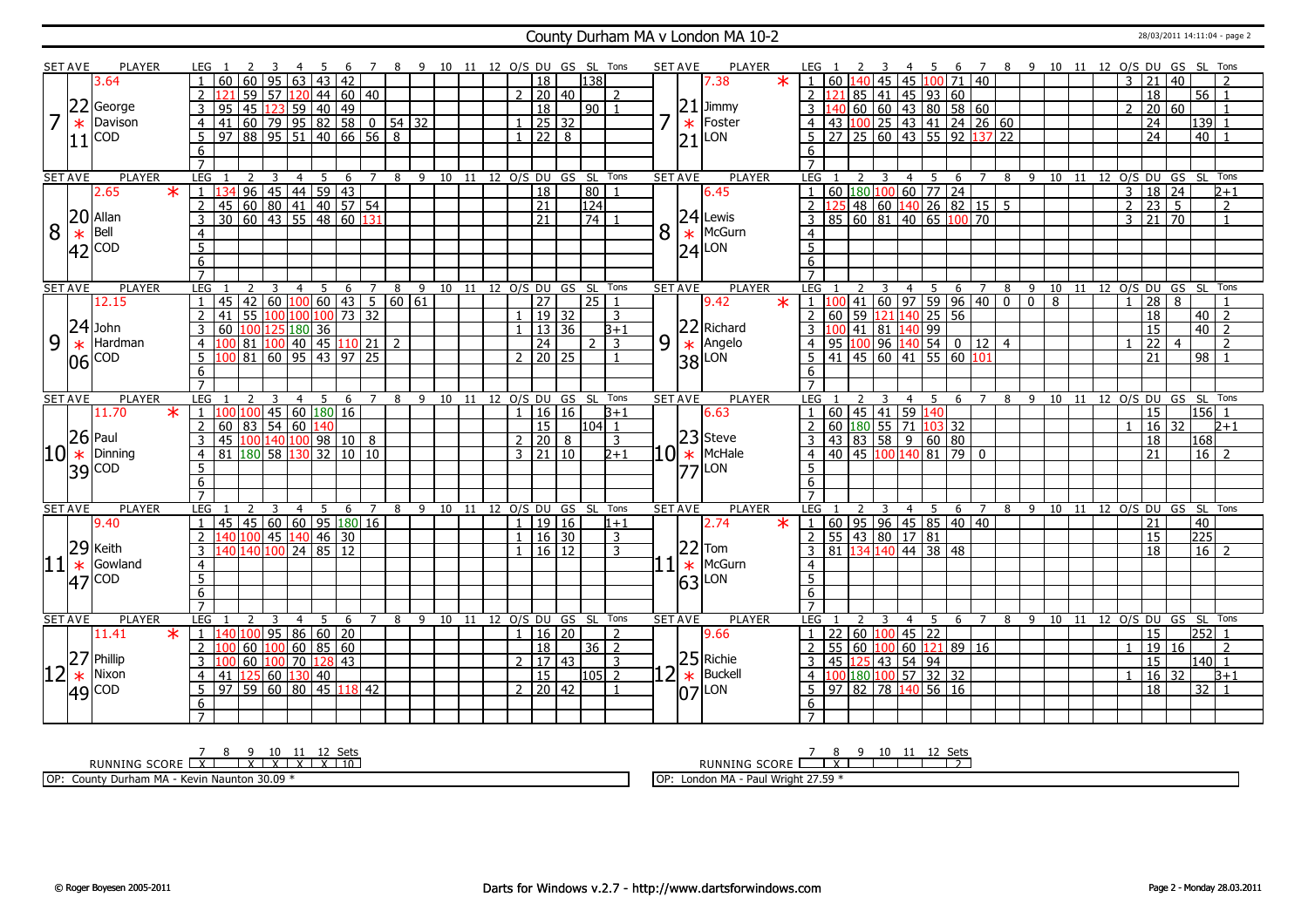# County Durham MA

## London MA

| <b>PLAYER</b>     |  | <b>W/L WON LOST</b> | AVE         | <b>TAVE</b>    | <b>POINTS DARTS TON FON+ 180 TONS PLAYER</b> |                  |                 |     |         |                          | W/L | <b>WONLOST</b> |    | AVE   | <b>TAVE</b> | POINTS DARTS TON TON+ 180 TONS |      |    |                 |   |          |
|-------------------|--|---------------------|-------------|----------------|----------------------------------------------|------------------|-----------------|-----|---------|--------------------------|-----|----------------|----|-------|-------------|--------------------------------|------|----|-----------------|---|----------|
| David Gill        |  |                     | .88         | 9.98           | 2013                                         | 92 <sub>1</sub>  |                 |     |         | 9+0   Paul Wright        |     |                |    | 27.59 | 12.08       | 2483                           | 90   |    |                 |   | $9 + 2$  |
| Robert Douthwaite |  |                     | 23.86       | $^{\prime}.00$ | 1503                                         | 63               |                 |     | $5 + 1$ | Paul Killington          |     |                |    | 22.14 | 2.40        | 1262                           | 57   |    |                 | 0 | $2 + 0$  |
| Paul Clark        |  |                     |             | 25.04 12.75    | 2479                                         | 99               | h               |     |         | 10+1 Graham Inniss       |     |                |    | 25.11 | 11.20       | 2461                           | 98   |    |                 | 0 | $10 + 0$ |
| Ian Adamson       |  |                     | 24.38 11    | .23            | 1999                                         | 82               |                 |     |         | 10+0 Chris Stevens       |     |                |    | 22.07 | .80         | 1788                           | 81   |    |                 | 0 | $7 + 0$  |
| Stephen Knight    |  |                     | 22.20       | 9.20           | 2420                                         | 109 l            | b.              |     | $8 + 1$ | <b>IGraham Rackstraw</b> |     |                |    | 20.92 | 11.67       | 2280                           | 109  |    |                 | 0 | $10 + 0$ |
| Kevin Naunton     |  |                     |             | 30.09 13.35    | 1956                                         | 65               |                 |     |         | $11+1$ George Killington |     |                |    | 28.48 | 8.44        | 1880                           | 66   |    |                 | 0 | $7 + 0$  |
| George Davison    |  |                     | 22.11       | 3.64           | 2277                                         | 103              |                 | 01  | $3 + 0$ | Jimmy Foster             |     |                |    | 21.21 | .38         | 2270                           | 107  | 4  |                 | 0 | $6+0$    |
| Allan Bell        |  |                     | 20.42       | 2.65           | 225                                          | 60 I             |                 | 01  |         | 2+0   Lewis McGurn       |     |                |    | 24.24 | 6.45        | 1503                           | 62   |    |                 |   | $5 + 1$  |
| John Hardman      |  |                     | 24.06 12.15 |                | 2478                                         | 103 <sub>l</sub> | 10 <sup>1</sup> | 0 I |         | 11+1 Richard Angelo      |     |                |    | 22.38 | 9.42        | 2327                           | 104' |    |                 | 0 | $8 + 0$  |
| Paul Dinning      |  |                     | 26.39 11    | .70            | 19001                                        | 72               |                 |     |         | 9+2 Steve McHale         |     |                |    | 23.77 | 6.63        | 1664                           | 70   |    |                 |   | $5 + 1$  |
| Keith Gowland     |  |                     | 29.47       | 9.40           | 1503                                         | 51               |                 |     | $7 + 1$ | <b>Tom McGurn</b>        |     |                |    | 22.63 | 2.74        | 1222                           | 54   |    |                 | 0 | $2 + 0$  |
| Phillip Nixon     |  |                     | 27.49 11.41 |                | 2364                                         | 86               |                 |     |         | l 10+0 l Richie Buckell  |     |                |    | 25.07 | 9.66        | 2081                           | 83   | 6  |                 |   | $8 + 1$  |
| <b>TOTALS</b>     |  | 19                  | 24.48       |                | 24117                                        | 985              | <b>66</b>       | 21  |         | 8 95+8 TOTALS            |     | 19             | 32 | 23.67 |             | 23221                          | 981  | 51 | 23 <sub>1</sub> |   | $79 + 5$ |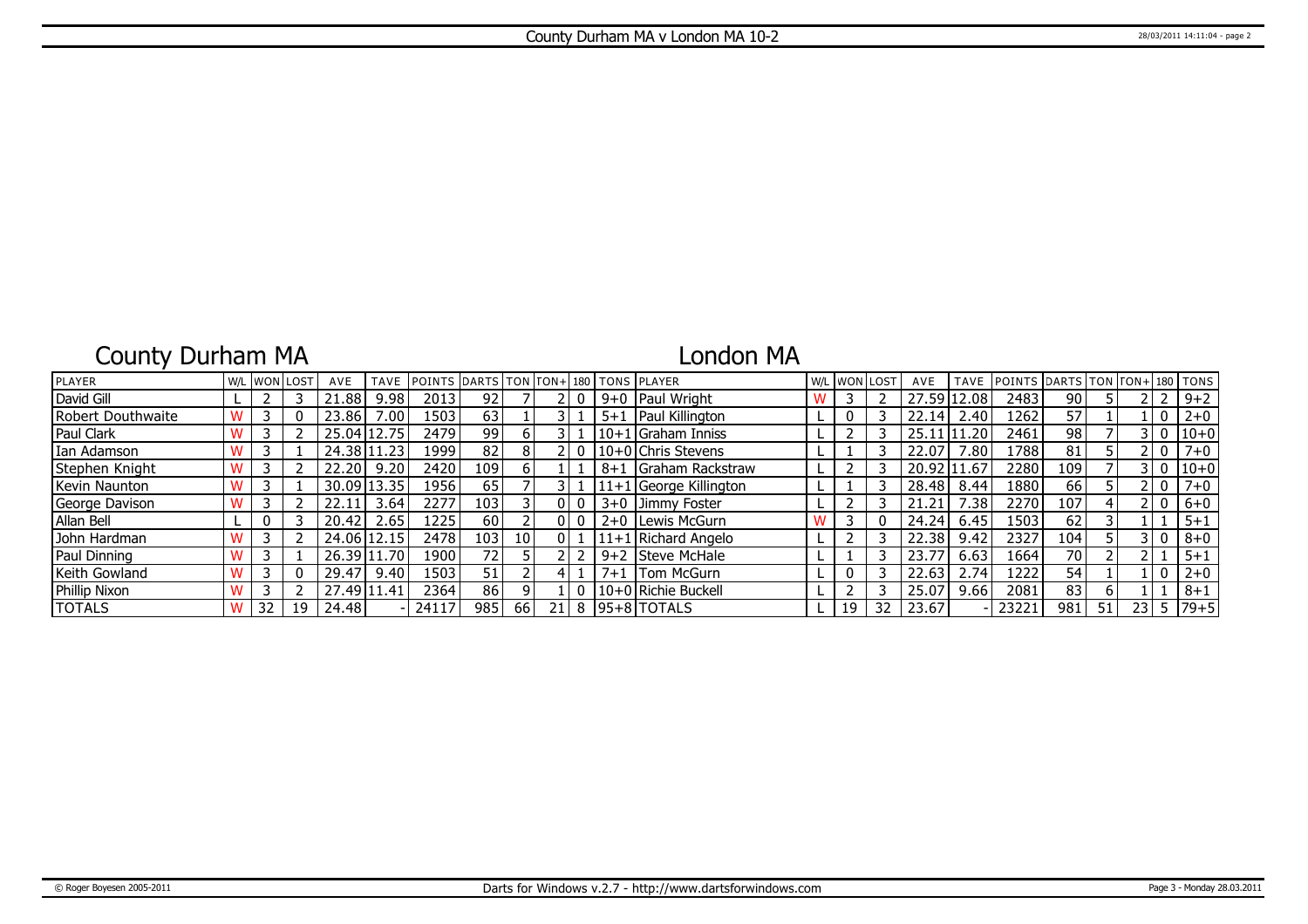### County Durham WA v London WA 4-2 28/03/2011 14:10:44 - page 1

|                | <b>SET AVE</b> | <b>PLAYER</b>                      | LEG 1                             |                               |                       |                 |                 |                   |                |                                                                      | 6 7 8 9 10 11 12 O/S DU GS SL Tons                           |                |          |                              |                         |                 |                |   | <b>SET AVE</b> | <b>PLAYER</b>               | LEG 1                                                                                                                                     |                 | 3              |                |             |                          |                |             |                 |                |                |                |                | 4 5 6 7 8 9 10 11 12 O/S DU GS SL Tons   |                |                           |               |
|----------------|----------------|------------------------------------|-----------------------------------|-------------------------------|-----------------------|-----------------|-----------------|-------------------|----------------|----------------------------------------------------------------------|--------------------------------------------------------------|----------------|----------|------------------------------|-------------------------|-----------------|----------------|---|----------------|-----------------------------|-------------------------------------------------------------------------------------------------------------------------------------------|-----------------|----------------|----------------|-------------|--------------------------|----------------|-------------|-----------------|----------------|----------------|----------------|----------------|------------------------------------------|----------------|---------------------------|---------------|
|                |                | 4.40                               |                                   |                               |                       |                 | $\overline{76}$ | 25                |                |                                                                      | 40 0 10 0 10                                                 |                |          |                              | $1 \mid 31 \mid 10$     |                 | $\overline{2}$ |   |                | $\star$<br>1.00             |                                                                                                                                           |                 |                |                |             |                          |                |             |                 |                |                |                |                | 33                                       |                | $\overline{172}$          |               |
|                |                |                                    | 2                                 | 43                            | 60 85 60 140 53 40 20 |                 |                 |                   |                |                                                                      |                                                              |                |          |                              | $3 \mid 24 \mid 20$     |                 | $\overline{1}$ |   |                |                             |                                                                                                                                           |                 |                |                |             |                          |                |             |                 |                |                |                |                | $\overline{21}$                          |                | $\overline{225}$          |               |
|                |                | 19 Sharon                          | $\overline{3}$                    | $\overline{55}$               |                       |                 |                 |                   |                | 70 100 45 26 25 40 78 30                                             |                                                              |                |          |                              | $\overline{27}$         | $32$   1        |                |   |                | $14$ Jacqeline              |                                                                                                                                           |                 |                |                |             |                          |                |             |                 |                |                |                | $\mathcal{P}$  | 29                                       | 6              |                           |               |
|                | $\ast$         | Haywood                            | $\overline{4}$                    | $97$ 85 60 55 45 99 60        |                       |                 |                 |                   |                |                                                                      |                                                              |                |          |                              | $2 \ 20 \ 60$           |                 |                |   |                | $\star$ Saunders            | 4 60 11 40 38 30 60                                                                                                                       |                 |                |                |             |                          |                |             |                 |                |                |                |                | $\overline{18}$                          |                | 262                       |               |
|                |                |                                    |                                   |                               |                       |                 |                 |                   |                |                                                                      |                                                              |                |          |                              |                         |                 |                |   |                |                             | 5 <sup>1</sup>                                                                                                                            |                 |                |                |             |                          |                |             |                 |                |                |                |                |                                          |                |                           |               |
|                |                | $33$ $\frac{\text{COD}}{\text{C}}$ | $5\overline{)}$<br>$\overline{6}$ |                               |                       |                 |                 |                   |                |                                                                      |                                                              |                |          |                              |                         |                 |                |   |                | $31$ $\mu$ on               |                                                                                                                                           |                 |                |                |             |                          |                |             |                 |                |                |                |                |                                          |                |                           |               |
|                |                |                                    | $\overline{7}$                    |                               |                       |                 |                 |                   |                |                                                                      |                                                              |                |          |                              |                         |                 |                |   |                |                             | $\overline{6}$                                                                                                                            |                 |                |                |             |                          |                |             |                 |                |                |                |                |                                          |                |                           |               |
| <b>SET AVE</b> |                | <b>PLAYER</b>                      | LEG 1                             |                               | $2 \quad 3$           | $\overline{4}$  |                 |                   |                |                                                                      | 5 6 7 8 9 10 11 12 O/S DU GS SL Tons                         |                |          |                              |                         |                 |                |   | <b>SET AVE</b> | <b>PLAYER</b>               | LEG <sub>1</sub>                                                                                                                          | <sup>2</sup>    |                |                |             |                          |                |             |                 |                |                |                |                | 3 4 5 6 7 8 9 10 11 12 O/S DU GS SL Tons |                |                           |               |
|                |                | 2.71<br>$\ast$                     | $\overline{1}$                    | 60 81 43 22 60 41 41 41 38 74 |                       |                 |                 |                   |                |                                                                      |                                                              |                |          |                              | 3   30   74             |                 |                |   |                | 3.00                        |                                                                                                                                           | 26 81           |                |                |             | $100$ 22 41 60 23 100 38 |                |             |                 |                |                |                |                | $\overline{27}$                          |                | $10\overline{\smash{)}2}$ |               |
|                |                |                                    | 2                                 | 5<br>23                       |                       |                 |                 | $41$ 83 22 41     |                | 24 60                                                                |                                                              |                |          |                              | 24                      | 202             |                |   |                |                             |                                                                                                                                           |                 |                |                |             |                          |                |             |                 |                |                |                |                | $25 \mid 20$                             |                |                           |               |
|                |                | $13$ Cheryl                        |                                   | 41                            |                       |                 |                 |                   |                |                                                                      | $44 \mid 41 \mid 27 \mid 171 \mid 60 \mid 56 \mid 0 \mid 20$ |                |          |                              | $2 \mid 29 \mid 20$     |                 | $1+1$          |   |                | $15$ Tammy                  |                                                                                                                                           |                 |                |                |             |                          |                |             |                 |                |                |                |                | $\overline{27}$                          |                | l 20                      |               |
|                |                | Wooff                              | $\overline{3}$                    | 41                            |                       |                 |                 |                   |                |                                                                      |                                                              |                |          |                              |                         |                 |                |   |                | $\star$ Mackenzie           |                                                                                                                                           |                 |                |                |             |                          |                |             |                 |                |                |                |                | $31 \mid 14$                             |                |                           |               |
|                | $\ast$         |                                    | $\overline{4}$                    |                               |                       |                 |                 |                   |                |                                                                      |                                                              |                |          |                              | $\overline{30}$         | $\overline{88}$ |                |   |                |                             | 2 60 60 45 30 81 90 59 56 20<br>3 60 30 85 22 44 85 43 52 60<br>4 60 60 45 23 60 100 60 36 37 6 14<br>5 26 81 65 49 78 60 45 57 20 12 0 0 |                 |                |                |             |                          |                |             |                 |                |                |                | $\blacksquare$ |                                          |                |                           |               |
|                | 94             | <b>COD</b>                         | -5                                |                               |                       |                 |                 |                   |                |                                                                      |                                                              |                |          |                              | 45                      | $12$ 1          |                |   |                | $ 97 $ LON                  |                                                                                                                                           |                 |                |                |             |                          |                |             |                 |                |                |                |                | $3 \mid 45 \mid 4$                       |                |                           |               |
|                |                |                                    | 6                                 |                               |                       |                 |                 |                   |                |                                                                      |                                                              |                |          |                              |                         |                 |                |   |                |                             | 6                                                                                                                                         |                 |                |                |             |                          |                |             |                 |                |                |                |                |                                          |                |                           |               |
|                |                |                                    | $\overline{7}$                    |                               |                       |                 |                 |                   |                |                                                                      |                                                              |                |          |                              |                         |                 |                |   |                |                             | $\overline{7}$                                                                                                                            |                 |                |                |             |                          |                |             |                 |                |                |                |                |                                          |                |                           |               |
| <b>SET AVE</b> |                | <b>PLAYER</b>                      | LEG                               |                               | 3                     | $\overline{4}$  | $\overline{5}$  | 6                 | $7^{\circ}$    | 8                                                                    | 9 10 11 12 O/S DU GS SL Tons                                 |                |          |                              |                         |                 |                |   | <b>SET AVE</b> | <b>PLAYER</b>               | LEG 1                                                                                                                                     |                 | $\overline{3}$ | $\overline{4}$ |             | $5\quad 6\quad 7\quad 8$ |                |             | $-9$            |                |                |                |                | 10 11 12 0/S DU GS SL Tons               |                |                           |               |
|                |                | 6.91                               | $\overline{1}$                    | 45   41   60   11   81   45   |                       |                 |                 |                   |                |                                                                      | $6 \mid 17 \mid 100 \mid 35$                                 |                |          |                              | 30 <sup>°</sup>         | 60   1          |                |   |                | 8.99<br>$\star$             | $1 \vert 180 \vert 26 \vert 45 \vert 45 \vert 26 \vert 137 \vert 10 \vert 24 \vert 6$                                                     |                 |                |                |             |                          |                |             |                 | $0 \mid 2$     |                |                | $\mathbf{1}$   | 31 <sup>1</sup>                          | $\overline{2}$ |                           | $2 + 1$       |
|                |                |                                    | $\overline{2}$                    | 60<br>66                      |                       |                 | 100 100 165     | $\overline{5}$    | 1              | $\overline{0}$                                                       | 0 2 1                                                        | $\overline{2}$ |          |                              | $1 \vert 31 \vert 2$    |                 | 3              |   |                | $ 18 $ Clare                | $2$   28   26                                                                                                                             |                 |                |                |             | $100$ 55 60 47 41 41     |                |             | $\overline{52}$ | 2              |                |                |                | 30                                       |                | 49                        |               |
|                |                | $15$ Bryanna                       | $\overline{3}$                    | 85                            | $\overline{28}$       |                 |                 |                   |                | $\frac{101}{29}$ 41 52 20 20                                         |                                                              |                |          |                              | $2 \mid 26 \mid 20$     |                 | $\overline{2}$ |   |                |                             |                                                                                                                                           |                 |                |                |             |                          |                |             |                 |                |                |                |                | $\overline{27}$                          |                | $-4$ 1                    |               |
| 3              | $\ast$         | Downs                              | $\overline{4}$                    |                               |                       |                 |                 |                   |                |                                                                      |                                                              |                |          |                              | $\sqrt{24}$             | 105             |                | 3 | $\ast$         | Bywaters                    |                                                                                                                                           |                 |                |                |             |                          |                |             |                 |                |                |                | 3 <sup>1</sup> | 24 16                                    |                |                           |               |
|                |                | $ 92 ^{COD}$                       | 5                                 |                               |                       |                 |                 |                   |                |                                                                      |                                                              |                |          |                              | $\overline{21}$         | 739             |                |   |                | $16$ LON                    | $5 \ 53 \ 121 \ 60 \ 60 \ 140 \ 15 \ 32 \ 20$                                                                                             |                 |                |                |             |                          |                |             |                 |                |                |                | $\overline{2}$ | 23 20                                    |                |                           | $\mathcal{P}$ |
|                |                |                                    | 6                                 |                               |                       |                 |                 |                   |                |                                                                      |                                                              |                |          |                              |                         |                 |                |   |                |                             | 6                                                                                                                                         |                 |                |                |             |                          |                |             |                 |                |                |                |                |                                          |                |                           |               |
|                |                |                                    | $\overline{7}$                    |                               |                       |                 |                 |                   |                |                                                                      |                                                              |                |          |                              |                         |                 |                |   |                |                             |                                                                                                                                           |                 |                |                |             |                          |                |             |                 |                |                |                |                |                                          |                |                           |               |
| <b>SET AVE</b> |                | <b>PLAYER</b>                      | LEG                               |                               |                       | 4               | -5              | 6                 |                | 8                                                                    | 9                                                            |                |          | 10 11 12 0/S DU GS SL        |                         |                 | Tons           |   | <b>SET AVE</b> | <b>PLAYER</b>               | LEG                                                                                                                                       |                 |                | $\overline{4}$ | - 5         | 6                        | $\overline{7}$ | 8           | $-9$            | $10$ $11$      |                |                |                | 12 O/S DU GS SL Tons                     |                |                           |               |
|                |                |                                    |                                   |                               |                       |                 |                 |                   |                |                                                                      |                                                              |                |          |                              |                         |                 |                |   |                |                             |                                                                                                                                           |                 |                |                |             |                          |                |             |                 |                |                |                |                |                                          |                |                           |               |
|                |                | $\ast$<br>4.65                     | $\mathbf{1}$                      | 45<br>26                      | 85                    | $\overline{26}$ | 48              | 43                |                |                                                                      | $55$ 21 44 52 48                                             |                |          |                              | 33                      | 8               |                |   |                | 8.90                        | 60                                                                                                                                        | $\overline{30}$ | 45             |                |             | 42 100 64 77 51          |                |             | $\overline{0}$  | 16 16          |                |                | $\overline{3}$ | 33 16                                    |                |                           |               |
|                |                |                                    | $\overline{2}$                    | 85<br>41                      |                       |                 |                 |                   |                |                                                                      |                                                              | n I            | $\Omega$ |                              | $2 \mid 41 \mid 2$      |                 |                |   |                |                             | $2 \frac{125}{2}$                                                                                                                         | 77              | 41             |                |             | 41   85   74   18   0    |                |             | $\overline{20}$ | $\sqrt{0}$     | $\overline{0}$ | $\overline{0}$ |                | 42                                       |                | l 20 l                    |               |
|                |                | $15$ Louise                        | $\overline{3}$                    | 83                            |                       |                 |                 |                   |                |                                                                      |                                                              |                |          |                              | 24                      | 48              |                |   |                | $16$ Kerry                  |                                                                                                                                           |                 |                |                |             |                          |                |             |                 |                |                |                |                | $22 \mid 24$                             |                |                           |               |
| 4              | $\ast$         | Simpson                            | $\overline{4}$                    | $ 22\rangle$<br>45            |                       |                 |                 |                   |                |                                                                      |                                                              |                |          |                              | $2 \mid 26 \mid 50$     |                 |                | 4 |                | $\star$ Simmons             |                                                                                                                                           |                 |                |                |             |                          |                |             | 39              |                |                |                |                | 27                                       |                | $10$   2                  |               |
|                |                |                                    | 5                                 |                               | $\frac{1}{35}$ 100 28 |                 |                 |                   |                | 76 36 43 96 81 27<br>41 45 45 66 100 87 50<br>100 28 26 24 140 57 68 | $140$   57   68   0   16                                     |                |          |                              | $1 \mid 31 \mid 16$     |                 | $\mathcal{L}$  |   |                |                             | $5 \ 26 \ 85 \ 100$                                                                                                                       |                 |                |                |             | $140\,100\,45$ 0         |                | $\mathbf 0$ | $\overline{3}$  | $\overline{0}$ |                |                |                | $\overline{30}$                          |                | 2 <sup>1</sup>            | -3            |
|                |                | $ 80 $ COD                         | 6                                 |                               |                       |                 |                 |                   |                |                                                                      |                                                              |                |          |                              |                         |                 |                |   |                | 06 LON                      | 6                                                                                                                                         |                 |                |                |             |                          |                |             |                 |                |                |                |                |                                          |                |                           |               |
|                |                |                                    | $\overline{7}$                    |                               |                       |                 |                 |                   |                |                                                                      |                                                              |                |          |                              |                         |                 |                |   |                |                             |                                                                                                                                           |                 |                |                |             |                          |                |             |                 |                |                |                |                |                                          |                |                           |               |
| <b>SET AVE</b> |                | PLAYER                             | <b>LEG</b>                        |                               | 3                     | $\overline{4}$  | 5               | 6                 |                | 7 8                                                                  | 9 10 11 12 0/S DU GS SL Tons                                 |                |          |                              |                         |                 |                |   | <b>SET AVE</b> | <b>PLAYER</b>               | LEG <sub>1</sub>                                                                                                                          |                 | 3              | $\overline{4}$ | $5^{\circ}$ | $6^{\circ}$              | $\overline{7}$ |             |                 |                |                |                |                | 8 9 10 11 12 0/S DU GS SL Tons           |                |                           |               |
|                |                | 6.10                               | $\overline{1}$                    | 85 66 85 45 85 41 54 40       |                       |                 |                 |                   |                |                                                                      |                                                              |                |          |                              | $\frac{1}{2}$   23   40 |                 |                |   |                | 6.03<br>$\star$             | $1   45   45   45   30   85   100   60   32$                                                                                              |                 |                |                |             |                          |                |             |                 |                |                |                |                | $\overline{24}$                          |                | $\overline{59}$ 1         |               |
|                |                |                                    |                                   | 41                            |                       |                 |                 |                   |                | 41   21   140   41   100   79   0   30                               |                                                              |                |          |                              | $\overline{27}$         | $8$   2         |                |   |                |                             | $2   41   60   26   45   60   100   60   77   32$                                                                                         |                 |                |                |             |                          |                |             |                 |                |                |                |                | $25 \mid 32$                             |                |                           |               |
|                | 21             | Margaret                           | $\overline{3}$                    | 43 41                         |                       |                 |                 | $135$ 95 62 83 42 |                |                                                                      |                                                              |                |          |                              | 3   21   42             |                 |                |   |                |                             | 3   41   45   66   140   123   70   0                                                                                                     |                 |                |                |             |                          |                |             |                 |                |                |                |                | 21                                       |                | $16 \mid 2$               |               |
| 5              | $\ast$         | Stewart                            | $\overline{4}$                    | 45 60 5 135 100 60 42 54      |                       |                 |                 |                   |                |                                                                      |                                                              |                |          |                              | 3   24   54             |                 | $\overline{2}$ | 5 |                |                             | $4$   45   140   45   85   43   60   43                                                                                                   |                 |                |                |             |                          |                |             |                 |                |                |                |                | 21                                       |                | 40                        |               |
|                |                | <b>COD</b>                         | $\overline{5}$                    |                               |                       |                 |                 |                   |                |                                                                      |                                                              |                |          |                              |                         |                 |                |   |                | $20$ Hayley<br>$\ast$ Plume | $\overline{5}$                                                                                                                            |                 |                |                |             |                          |                |             |                 |                |                |                |                |                                          |                |                           |               |
|                |                |                                    | 6                                 |                               |                       |                 |                 |                   |                |                                                                      |                                                              |                |          |                              |                         |                 |                |   |                | <b>76</b> LON               | 6                                                                                                                                         |                 |                |                |             |                          |                |             |                 |                |                |                |                |                                          |                |                           |               |
|                |                |                                    | $\overline{7}$                    |                               |                       |                 |                 |                   |                |                                                                      |                                                              |                |          |                              |                         |                 |                |   |                |                             | $\overline{7}$                                                                                                                            |                 |                |                |             |                          |                |             |                 |                |                |                |                |                                          |                |                           |               |
| <b>SET AVE</b> |                | PLAYER                             | <b>LEG</b>                        |                               | 3                     | 4               | -5              | - 6               | $\overline{7}$ | 8                                                                    |                                                              |                |          | 9 10 11 12 O/S DU GS SL Tons |                         |                 |                |   | <b>SET AVE</b> | <b>PLAYER</b>               | LEG 1                                                                                                                                     |                 | 3              | $\overline{4}$ |             | 5 6                      | $\overline{7}$ |             |                 |                |                |                |                | 8 9 10 11 12 O/S DU GS SL Tons           |                |                           |               |
|                |                | 3.80<br>$*1$                       |                                   | 81                            | 41 66 100 140 53      |                 |                 |                   |                | 0   16   4                                                           |                                                              |                |          |                              | 3   27   4              |                 | $\overline{z}$ |   |                | 1.00                        | $\overline{1}$                                                                                                                            | 59 64 100       |                |                |             | 60 67 15 45 55           |                |             |                 |                |                |                |                | 24                                       |                | 36                        |               |
|                |                |                                    | $\overline{2}$                    | $\overline{26}$               | 55 60 45 95 140 28 52 |                 |                 |                   |                |                                                                      |                                                              |                |          |                              | $2 \mid 23 \mid 52$     |                 | $\overline{1}$ |   |                |                             |                                                                                                                                           |                 |                |                |             |                          |                |             |                 |                |                |                |                | $\overline{24}$                          |                | $\overline{38}$           |               |
|                |                | 20 Jennifer                        | $\overline{\mathbf{3}}$           | 45 85 95 60 40 60 60 56       |                       |                 |                 |                   |                |                                                                      |                                                              |                |          |                              | $3 \mid 24 \mid 56$     |                 |                |   |                | $17$ Susan                  | 2   55   43   60   95   55   85   13   57<br>3   60   60   60   26   30   26   28                                                         |                 |                |                |             |                          |                |             |                 |                |                |                |                | $\overline{21}$                          |                | 211                       |               |
|                |                | <b>Summerson</b>                   | $\overline{4}$                    |                               |                       |                 |                 |                   |                |                                                                      |                                                              |                |          |                              |                         |                 |                |   |                | Holt                        | $\overline{4}$                                                                                                                            |                 |                |                |             |                          |                |             |                 |                |                |                |                |                                          |                |                           |               |
| 6              | $\ast$         | <b>COD</b>                         |                                   |                               |                       |                 |                 |                   |                |                                                                      |                                                              |                |          |                              |                         |                 |                | 6 | $\ast$         |                             | $\overline{5}$                                                                                                                            |                 |                |                |             |                          |                |             |                 |                |                |                |                |                                          |                |                           |               |
|                | 31             |                                    | $\overline{5}$<br>6               |                               |                       |                 |                 |                   |                |                                                                      |                                                              |                |          |                              |                         |                 |                |   |                | $65$ <sup>LON</sup>         | 6                                                                                                                                         |                 |                |                |             |                          |                |             |                 |                |                |                |                |                                          |                |                           |               |

RUNNING SCORE <u>| X | X | X | X | X | 4</u><br>RUNNING SCORE <u>| X | X | X | X | 4</u>

OP: County Durham WA - Margaret Stewart 21.01 \*

RUNNING SCORE 1 2 X 3 X 4 5 6 Sets 2

OP: London WA - Clare Bywaters 18.16 \*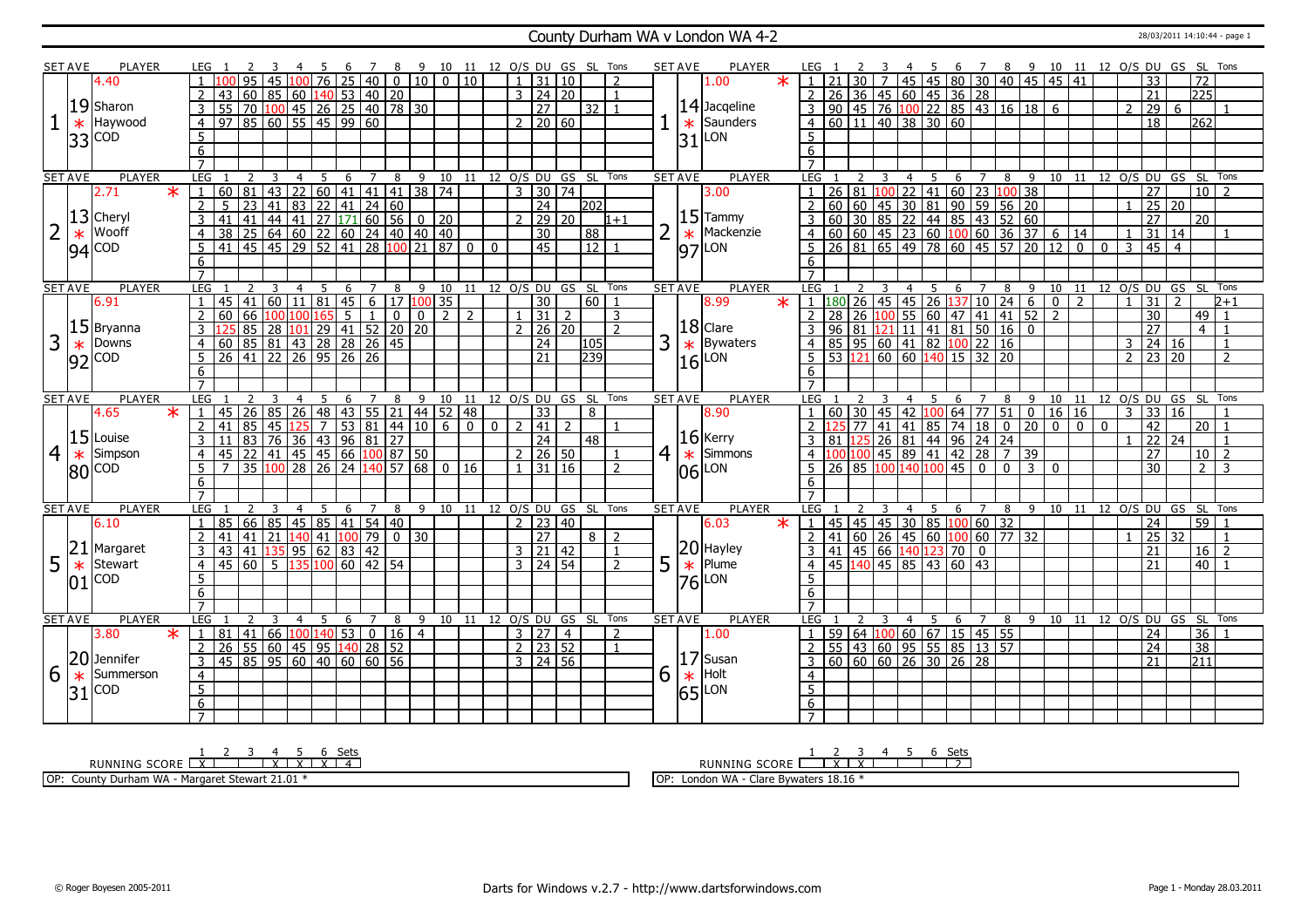# County Durham WA

## London WA

| <b>IPLAYER</b>        |    | l w/l IwonTlost | AVE    |       | TAVE POINTS DARTS TON TON+ 180 TONS PLAYER |       |    |  |         |                        |  | W/L WON LOST | AVE   |                   | TAVE POINTS DARTS TON TON+ 180 TONS |       |                 |  |         |
|-----------------------|----|-----------------|--------|-------|--------------------------------------------|-------|----|--|---------|------------------------|--|--------------|-------|-------------------|-------------------------------------|-------|-----------------|--|---------|
| Sharon Haywood        |    |                 | 19.33  | 4.40. | 1972                                       | 102   |    |  |         | 4+0 Jacaeline Saunders |  |              | 14.31 | .00.              | 1445                                | 101   |                 |  | $1 + 0$ |
| Cheryl Wooff          |    |                 | '3.94، | 2.71' | 2203                                       | 158 l |    |  | $2 + 1$ | I Tammy Mackenzie      |  |              | 15.97 | 3.00 <sup>1</sup> | 2475                                | 155'  |                 |  | $3 + 0$ |
| <b>IBrvanna Downs</b> |    |                 | 15.92' | 6.91  | 2101                                       | 1321  |    |  |         | 6+0   Clare Bywaters   |  |              | 18.16 | 8.99              | 2452                                | 135'  |                 |  |         |
| Louise Simpson        |    |                 | 15.80' | 4.65  | 2449                                       | 155 l |    |  |         | 4+0   Kerry Simmons    |  |              | 16.06 | 8.90              | 2473                                | ا 154 |                 |  | $8+0$   |
| Margaret Stewart      |    |                 | 21.01  | 6.10  | 19961                                      | 951   |    |  |         | 5+0 Hayley Plume       |  |              | 20.76 | 6.03              | 1889                                | 91    |                 |  | $5 + 0$ |
| l Jennifer Summerson  |    |                 | 20.31  | 3.80  | 1503                                       | 741   |    |  |         | 3+0 Susan Holt         |  |              | 17.65 | .00.              | 1218                                | 69    |                 |  | $1 + 0$ |
| <b>TOTALS</b>         | 16 |                 | l7.07  |       | 12224                                      | 716 I | 17 |  |         | 124+11TOTALS           |  | 16           | 16.95 |                   | 11952                               | 705   | 20 <sup>1</sup> |  | 25+1    |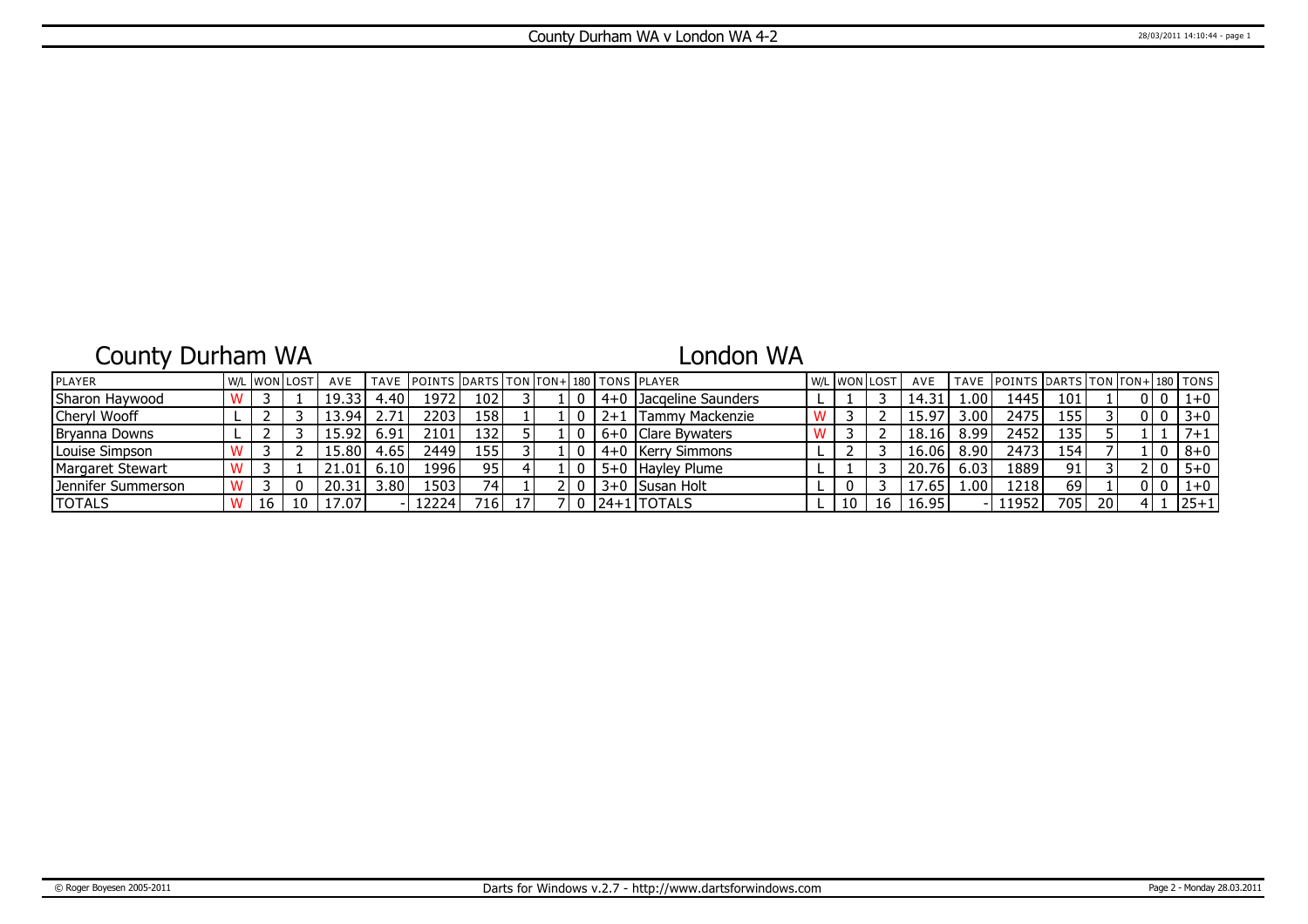### County Durham MB v London MB 9-3 28/03/2011 14:10:22 - page 1

|                | <b>SET AVE</b> |                                                                       | <b>PLAYER</b> | LEG 1            |                              |                 |                                                                   |                | -5  | -6           | <sup>7</sup>   | -8                 |             |           |     |                |                 |                            |                 | 9 10 11 12 O/S DU GS SL Tons | <b>SET AVE</b> |        | PLAYER        |        |                     |    |                                                                              |   |                | - 5 | - 6               |                                   | $\overline{7}$ |                                               | 8 9 10 11 12 0/S DU GS SL Tons |    |  |                |                 |                 |                 |                    |                |  |
|----------------|----------------|-----------------------------------------------------------------------|---------------|------------------|------------------------------|-----------------|-------------------------------------------------------------------|----------------|-----|--------------|----------------|--------------------|-------------|-----------|-----|----------------|-----------------|----------------------------|-----------------|------------------------------|----------------|--------|---------------|--------|---------------------|----|------------------------------------------------------------------------------|---|----------------|-----|-------------------|-----------------------------------|----------------|-----------------------------------------------|--------------------------------|----|--|----------------|-----------------|-----------------|-----------------|--------------------|----------------|--|
|                |                | 9.23                                                                  |               |                  |                              | 59              |                                                                   | 45             |     | $60$ 93 40   |                |                    |             |           |     |                |                 | $2 \mid 20 \mid 40$        |                 | $\overline{1}$               |                |        | 5.80          | $\ast$ |                     |    | 44 41 54 36 81 45 100                                                        |   |                |     |                   |                                   |                |                                               |                                |    |  |                | 21              |                 |                 | 100                |                |  |
|                |                |                                                                       |               | $\overline{2}$   | 46                           | 140             | $60$ 140 59 36 10 10                                              |                |     |              |                |                    |             |           |     |                |                 | $1 \ 22 \ 10$              |                 | 2                            |                |        |               |        | $\overline{2}$      |    | 64 43 85 60 39 81 79                                                         |   |                |     |                   |                                   |                |                                               |                                |    |  |                | 21              |                 |                 | $\overline{50}$    |                |  |
|                |                |                                                                       |               |                  |                              |                 |                                                                   |                |     |              |                |                    |             |           |     |                |                 |                            |                 |                              |                |        | $21$ Chris    |        |                     |    |                                                                              |   |                |     |                   |                                   |                |                                               |                                |    |  |                |                 |                 |                 |                    |                |  |
|                |                | $\begin{array}{c} 22 \text{ David} \\ \ast \text{ Brown} \end{array}$ |               | 3                |                              | 60              | $140$ 60 60 60                                                    |                |     |              |                |                    |             |           |     |                | $\overline{18}$ |                            | 80 <sup>1</sup> |                              |                |        |               |        | 3                   |    | 43 22 81 140 100 59 56                                                       |   |                |     |                   |                                   |                |                                               |                                |    |  | $\overline{2}$ |                 | 20 56           |                 |                    | $\overline{2}$ |  |
|                |                | <b>Brown</b>                                                          |               | $\overline{4}$   | 28                           |                 | $\boxed{41}$ 60 $\boxed{46}$ 60 59 140 32                         |                |     |              |                |                    |             |           |     |                | 24              |                            | 35              |                              |                | $\ast$ | Copeland      |        | $\overline{4}$      |    | 45 60 83 53 77 65 74 44                                                      |   |                |     |                   |                                   |                |                                               |                                |    |  | $\overline{3}$ |                 | 24   44         |                 |                    |                |  |
|                |                | $13$ COD                                                              |               | -5               | l 41                         |                 | 28 100 41 60 55 140 36                                            |                |     |              |                |                    |             |           |     |                |                 | $3 \mid 24 \mid 36$        |                 | 2                            |                |        | $ 39 $ LON    |        | 5                   |    | 140 81 100 41 60 54 9 14                                                     |   |                |     |                   |                                   |                |                                               |                                |    |  |                | $\overline{24}$ |                 |                 | 2 I                | $\overline{2}$ |  |
|                |                |                                                                       |               | 6                |                              |                 |                                                                   |                |     |              |                |                    |             |           |     |                |                 |                            |                 |                              |                |        |               |        | 6                   |    |                                                                              |   |                |     |                   |                                   |                |                                               |                                |    |  |                |                 |                 |                 |                    |                |  |
|                |                |                                                                       |               | $\overline{7}$   |                              |                 |                                                                   |                |     |              |                |                    |             |           |     |                |                 |                            |                 |                              |                |        |               |        |                     |    |                                                                              |   |                |     |                   |                                   |                |                                               |                                |    |  |                |                 |                 |                 |                    |                |  |
|                | <b>SET AVE</b> |                                                                       | <b>PLAYER</b> | LEG              |                              |                 |                                                                   | $\overline{4}$ | 5   | 6            | $\overline{7}$ | 8                  | $-9$        |           |     |                |                 | 10 11 12 0/S DU GS         |                 | SL Tons                      | <b>SET AVE</b> |        | <b>PLAYER</b> |        | LEG                 |    |                                                                              | 3 | $\overline{4}$ |     | 5                 | 6 7                               |                |                                               | 8 9 10 11 12 0/S DU GS SL Tons |    |  |                |                 |                 |                 |                    |                |  |
|                |                | 13.21                                                                 | $\ast$        |                  |                              | 41              |                                                                   |                |     |              |                | .00 121 66 31 24 0 | $\sqrt{18}$ |           |     | $\mathbf{1}$   |                 | 25 18                      |                 | $\overline{3}$               |                |        | 6.81          |        |                     |    | 44 60 60 62 24 45 60 100                                                     |   |                |     |                   |                                   |                |                                               |                                |    |  |                | $\overline{24}$ |                 |                 | 46                 |                |  |
|                |                |                                                                       |               | $\overline{2}$   |                              | $\overline{55}$ | $\frac{140}{60}$ 58 30                                            |                |     |              | $\mathbf 0$    |                    |             |           |     |                | 21              |                            | $18$   2        |                              |                |        |               |        | $\overline{2}$      |    | 41 64 83 125 41 47 76 24                                                     |   |                |     |                   |                                   |                |                                               |                                |    |  |                | $\overline{22}$ |                 | $\overline{24}$ |                    | $\overline{1}$ |  |
|                |                | $25$ David                                                            |               | $\overline{3}$   | 180                          |                 | 85 100 100 36                                                     |                |     |              |                |                    |             |           |     |                |                 | $1 \mid 13 \mid 36$        |                 | $B+1$                        |                |        | $ 22 $ David  |        | $\overline{3}$      |    | 28 100 135 82                                                                |   |                |     |                   |                                   |                |                                               |                                |    |  |                | 12              |                 |                 | $156$ <sup>2</sup> |                |  |
| $\overline{2}$ | $\ast$         | Milburn                                                               |               | $\overline{4}$   |                              | 140             | 100                                                               | $81$ 24 20 36  |     |              |                |                    |             |           |     | 2 <sup>1</sup> |                 | $\sqrt{20}$ 36             |                 | 3                            | 2              | $\ast$ | Goodwin       |        | 4                   |    | 26 121 100                                                                   |   |                |     | 55   41   41   59 |                                   |                |                                               |                                |    |  |                | 21              |                 |                 | $58$   2           |                |  |
|                |                | $14$ $COD$                                                            |               | 5                |                              |                 |                                                                   |                |     |              |                |                    |             |           |     |                |                 |                            |                 |                              |                |        | $ 08 $ LON    |        | 5                   |    |                                                                              |   |                |     |                   |                                   |                |                                               |                                |    |  |                |                 |                 |                 |                    |                |  |
|                |                |                                                                       |               | 6                |                              |                 |                                                                   |                |     |              |                |                    |             |           |     |                |                 |                            |                 |                              |                |        |               |        | 6                   |    |                                                                              |   |                |     |                   |                                   |                |                                               |                                |    |  |                |                 |                 |                 |                    |                |  |
|                |                |                                                                       |               | $\overline{7}$   |                              |                 |                                                                   |                |     |              |                |                    |             |           |     |                |                 |                            |                 |                              |                |        |               |        | $\overline{7}$      |    |                                                                              |   |                |     |                   |                                   |                |                                               |                                |    |  |                |                 |                 |                 |                    |                |  |
|                | <b>SET AVE</b> |                                                                       | <b>PLAYER</b> | LEG 1            |                              |                 |                                                                   | $\overline{4}$ | - 5 | 6            | $\overline{7}$ |                    |             | 8 9 10 11 |     |                |                 | 12 O/S DU GS SL Tons       |                 |                              | <b>SET AVE</b> |        | <b>PLAYER</b> |        | LEG                 |    |                                                                              |   | $\overline{4}$ | 5   |                   | - 6                               | $\overline{7}$ |                                               | 8 9 10 11 12 0/S DU GS SL Tons |    |  |                |                 |                 |                 |                    |                |  |
|                |                | 3.34                                                                  |               | $\overline{1}$   | l 60                         |                 |                                                                   |                |     |              |                |                    |             |           |     |                |                 | 3   21   86                |                 |                              |                |        | 3.60          | $\ast$ | $\mathbf{1}$        |    | 85 125 55 95 66 35 35                                                        |   |                |     |                   |                                   |                |                                               |                                |    |  |                | 21              |                 |                 | 5 <sup>5</sup>     |                |  |
|                |                |                                                                       |               |                  | 59                           |                 | 42   100   59   95   59   86<br>  83   83   85   100   51   40    |                |     |              |                |                    |             |           |     |                |                 | 1   19   40                |                 |                              |                |        |               |        |                     |    | $40$   95   81   60   45   60                                                |   |                |     |                   |                                   |                |                                               |                                |    |  |                | 18              |                 |                 | 120                |                |  |
|                |                | 25 Stephen                                                            |               | $\overline{2}$   |                              |                 | 57 41 99 43 75 52                                                 |                |     |              |                |                    |             |           |     |                |                 | $2 \mid 20 \mid 52$        |                 |                              |                |        | $ 22 $ Paul   |        | $\overline{2}$      |    | 41 41 100 135 84 45 35                                                       |   |                |     |                   |                                   |                |                                               |                                |    |  |                | 21              |                 |                 | $20 \mid 2$        |                |  |
|                |                |                                                                       |               |                  |                              |                 |                                                                   |                |     |              |                |                    |             |           |     |                |                 |                            |                 |                              |                |        | Hackett       |        |                     |    |                                                                              |   |                |     |                   |                                   |                |                                               |                                |    |  |                |                 |                 |                 |                    |                |  |
| 3              | $\ast$         | Annan                                                                 |               | $\overline{4}$   |                              |                 |                                                                   |                |     |              |                |                    |             |           |     |                |                 |                            |                 |                              | 3              | $\ast$ |               |        | $\overline{4}$      |    |                                                                              |   |                |     |                   |                                   |                |                                               |                                |    |  |                |                 |                 |                 |                    |                |  |
|                |                | $ 05 ^{COD}$                                                          |               | $\overline{5}$   |                              |                 |                                                                   |                |     |              |                |                    |             |           |     |                |                 |                            |                 |                              |                | 63     | LON           |        | 5                   |    |                                                                              |   |                |     |                   |                                   |                |                                               |                                |    |  |                |                 |                 |                 |                    |                |  |
|                |                |                                                                       |               | 6                |                              |                 |                                                                   |                |     |              |                |                    |             |           |     |                |                 |                            |                 |                              |                |        |               |        | 6                   |    |                                                                              |   |                |     |                   |                                   |                |                                               |                                |    |  |                |                 |                 |                 |                    |                |  |
|                |                |                                                                       |               | $\overline{7}$   |                              |                 |                                                                   |                |     |              |                |                    |             |           |     |                |                 |                            |                 |                              |                |        |               |        | $\overline{7}$      |    |                                                                              |   |                |     |                   |                                   |                |                                               |                                |    |  |                |                 |                 |                 |                    |                |  |
|                |                |                                                                       |               |                  |                              |                 |                                                                   | 4              | -5  | 6            | 7              | 8                  | 9           | 10        | -11 |                | 12 O/S DU       |                            |                 | GS SL Tons                   | <b>SET AVE</b> |        | <b>PLAYER</b> |        | <b>LEG</b>          |    |                                                                              |   | 4              | -5  |                   | 6                                 | 7              | 8 9                                           | 10                             | 11 |  |                |                 | 12 0/S DU GS SL |                 |                    | Tons           |  |
|                | <b>SET AVE</b> |                                                                       | <b>PLAYER</b> | <b>LEG</b>       |                              |                 |                                                                   |                |     |              |                |                    |             |           |     |                |                 |                            |                 |                              |                |        |               |        |                     |    |                                                                              |   |                |     |                   |                                   |                |                                               |                                |    |  |                |                 |                 |                 |                    |                |  |
|                |                | 8.40                                                                  | $\star$       | $\overline{1}$   | <b>17</b>                    |                 | 85   60   100   43   140   16   40                                |                |     |              |                |                    |             |           |     |                |                 | $2$   23   40              |                 | $\overline{z}$               |                |        | 2.40          |        | $\mathbf{1}$        |    |                                                                              |   |                |     |                   | 60   60   55   45   100   41   80 |                |                                               |                                |    |  |                | 21              |                 |                 | 60                 |                |  |
|                |                |                                                                       |               | 2                | 81.                          | 100             | 83 97 100 40                                                      |                |     |              |                |                    |             |           |     |                |                 | $1 \mid 16 \mid 40$        |                 | $\overline{2}$               |                |        |               |        | $\overline{2}$      |    | 30 60 45 30 44 26                                                            |   |                |     |                   |                                   |                |                                               |                                |    |  |                | 18              |                 |                 | 266                |                |  |
|                |                | $25$ David                                                            |               | 3                |                              | 10 <sub>0</sub> | 100 100                                                           |                |     | 50 19 32     |                |                    |             |           |     |                |                 | 19 32                      |                 | $\overline{4}$               |                |        | $ 19 $ Tony   |        | 3                   |    | $60 \overline{140} \overline{60} \overline{60} \overline{145} \overline{78}$ |   |                |     |                   |                                   |                |                                               |                                |    |  |                | 18              |                 |                 | $58$   1           |                |  |
| $\overline{4}$ | $\ast$         | Gill                                                                  |               | $\overline{4}$   |                              |                 |                                                                   |                |     |              |                |                    |             |           |     |                |                 |                            |                 |                              | $\overline{4}$ |        | $\star$ Hamit |        | $\overline{4}$      |    |                                                                              |   |                |     |                   |                                   |                |                                               |                                |    |  |                |                 |                 |                 |                    |                |  |
|                |                |                                                                       |               | $\overline{5}$   |                              |                 |                                                                   |                |     |              |                |                    |             |           |     |                |                 |                            |                 |                              |                |        |               |        | $\overline{5}$      |    |                                                                              |   |                |     |                   |                                   |                |                                               |                                |    |  |                |                 |                 |                 |                    |                |  |
|                |                | $91$ COD                                                              |               | $6 \overline{}$  |                              |                 |                                                                   |                |     |              |                |                    |             |           |     |                |                 |                            |                 |                              |                |        | $ 63 $ LON    |        | $6 \overline{}$     |    |                                                                              |   |                |     |                   |                                   |                |                                               |                                |    |  |                |                 |                 |                 |                    |                |  |
|                |                |                                                                       |               |                  |                              |                 |                                                                   |                |     |              |                |                    |             |           |     |                |                 |                            |                 |                              |                |        |               |        |                     |    |                                                                              |   |                |     |                   |                                   |                |                                               |                                |    |  |                |                 |                 |                 |                    |                |  |
|                | <b>SET AVE</b> |                                                                       | <b>PLAYER</b> | LEG              |                              |                 |                                                                   | $\overline{4}$ | -5  | 6            | $\overline{7}$ | 8                  | 9           |           |     |                |                 | 10 11 12 O/S DU GS SL Tons |                 |                              | <b>SET AVE</b> |        | PLAYER        |        | LEG                 |    |                                                                              |   | $\overline{4}$ | 5   |                   | 6                                 | $\overline{7}$ | 8                                             | 9 10 11 12 0/S DU GS SL        |    |  |                |                 |                 |                 |                    | Tons           |  |
|                |                | 6.14                                                                  |               |                  |                              | 65              | 60 100 90 20 32                                                   |                |     |              |                |                    |             |           |     |                |                 | 3   21   32                |                 | 2                            |                |        | 8.20          | $\ast$ | 1 <sup>1</sup>      |    | 00 100 100                                                                   |   |                |     | $26$ 92 58 23     |                                   |                |                                               |                                |    |  |                | 21              |                 |                 | 2                  | 3              |  |
|                |                |                                                                       |               |                  |                              | 41              | 96                                                                |                |     | 140 60 83 30 |                | $\overline{2}$     | $\mathbf 0$ |           |     |                | 27              |                            | 8               |                              |                |        |               |        |                     |    |                                                                              |   |                |     |                   |                                   |                | $60   60   60   57   91   100   48   13   12$ |                                |    |  | $\mathbf{1}$   | 25              |                 | $\overline{12}$ |                    | $\mathbf{1}$   |  |
|                |                | 22 Edward                                                             |               | 3                | 28   83   24   98   60   140 |                 |                                                                   |                |     |              |                |                    |             |           |     |                | $\overline{18}$ |                            | 68              |                              |                |        |               |        | $\overline{3}$      |    | 60 140 60 92 97 32 20                                                        |   |                |     |                   |                                   |                |                                               |                                |    |  | $\mathbf{1}$   |                 | 19 20           |                 |                    | $\mathbf{1}$   |  |
|                |                | Mordica                                                               |               | $\overline{4}$   | 77                           |                 | $81 \overline{)41} \overline{)84} \overline{)60} \overline{)100}$ |                |     |              |                |                    |             |           |     |                | 18              |                            | 58              |                              |                |        | $ 24 $ Alan   |        |                     |    | $60 \vert 100 \vert 180 \vert 60 \vert 61 \vert 40$                          |   |                |     |                   |                                   |                |                                               |                                |    |  | $\mathbf{1}$   |                 | 16              | l 40            |                    | $2 + 1$        |  |
| 5              | $\ast$         |                                                                       |               |                  |                              |                 |                                                                   |                |     |              |                |                    |             |           |     |                |                 |                            |                 |                              | 5              |        | $\star$ Hardy |        | $\overline{4}$<br>5 |    |                                                                              |   |                |     |                   |                                   |                |                                               |                                |    |  |                |                 |                 |                 |                    |                |  |
|                | 26             | <b>COD</b>                                                            |               | 5                |                              |                 |                                                                   |                |     |              |                |                    |             |           |     |                |                 |                            |                 |                              |                |        | $ 72 $ LON    |        |                     |    |                                                                              |   |                |     |                   |                                   |                |                                               |                                |    |  |                |                 |                 |                 |                    |                |  |
|                |                |                                                                       |               | 6                |                              |                 |                                                                   |                |     |              |                |                    |             |           |     |                |                 |                            |                 |                              |                |        |               |        | 6                   |    |                                                                              |   |                |     |                   |                                   |                |                                               |                                |    |  |                |                 |                 |                 |                    |                |  |
|                |                |                                                                       |               | $\overline{7}$   |                              |                 |                                                                   |                |     |              |                |                    |             |           |     |                |                 |                            |                 |                              |                |        |               |        | $\overline{7}$      |    |                                                                              |   |                |     |                   |                                   |                |                                               |                                |    |  |                |                 |                 |                 |                    |                |  |
|                | <b>SET AVE</b> |                                                                       | <b>PLAYER</b> | LEG              |                              |                 | 3                                                                 | $\overline{4}$ | - 5 | 6            | $\overline{7}$ | 8                  | -9          |           |     |                |                 |                            |                 | 10 11 12 O/S DU GS SL Tons   | <b>SET AVE</b> |        | <b>PLAYER</b> |        | LEG                 |    |                                                                              | 3 | $\overline{4}$ | 5   |                   | 6                                 | 7 8            |                                               | 9 10 11 12 0/S DU GS SL        |    |  |                |                 |                 |                 |                    | Tons           |  |
|                |                | 12.13                                                                 | $\ast$        | $\mathbf{1}$     | 60                           | 41              | $60$ 81 81 38                                                     |                |     |              |                |                    |             |           |     |                | 18              |                            | 40   1          |                              |                |        | 5.45          |        | $\mathbf{1}$        |    | 81 180 80 100 40 20                                                          |   |                |     |                   |                                   |                |                                               |                                |    |  | $\overline{2}$ | $\overline{17}$ |                 | $\overline{20}$ |                    | $2 + 1$        |  |
|                |                |                                                                       |               | $\overline{2}$   | 60                           | 121             | 22 140 134 24                                                     |                |     |              |                |                    |             |           |     |                |                 | $1 \mid 16 \mid 24$        |                 | 3                            |                |        |               |        | 2                   | 95 |                                                                              |   |                |     | 80 28 60 28 60    |                                   |                |                                               |                                |    |  |                | 18              |                 |                 | 150                |                |  |
|                |                | 26 David                                                              |               | 3                | 11 O C                       |                 | 50 60 140 100 31 20                                               |                |     |              |                |                    |             |           |     |                |                 | $1 \mid 19 \mid 20$        |                 | 3                            |                |        | $ 24 $ Stuart |        |                     |    | 3  140  60  97   60   60   72                                                |   |                |     |                   |                                   |                |                                               |                                |    |  |                | 18              |                 |                 | 12                 |                |  |
| 6              | $\ast$         | Crawley                                                               |               | $\overline{4}$   | 26                           | 140             | 60 100 100 50 25                                                  |                |     |              |                |                    |             |           |     |                |                 | $2 \mid 20 \mid 25$        |                 | 3                            | 6              | $\ast$ | Pickles       |        | $\overline{4}$      |    | 60   60   125                                                                |   |                |     | $60$ 85 51 40     |                                   |                |                                               |                                |    |  |                | 21              |                 |                 | $\overline{20}$    |                |  |
|                |                | $ 90 $ COD                                                            |               | 5                |                              |                 |                                                                   |                |     |              |                |                    |             |           |     |                |                 |                            |                 |                              |                |        |               |        | $\overline{5}$      |    |                                                                              |   |                |     |                   |                                   |                |                                               |                                |    |  |                |                 |                 |                 |                    |                |  |
|                |                |                                                                       |               | 6<br>$7^{\circ}$ |                              |                 |                                                                   |                |     |              |                |                    |             |           |     |                |                 |                            |                 |                              |                |        | $ 62 $ LON    |        | 6<br>$7^{\circ}$    |    |                                                                              |   |                |     |                   |                                   |                |                                               |                                |    |  |                |                 |                 |                 |                    |                |  |

RUNNING SCORE 1 X 2 X 3 X 4 X 5 6 X Sets 5

RUNNING SCORE 1 2 3 4 5 X 6 Sets 1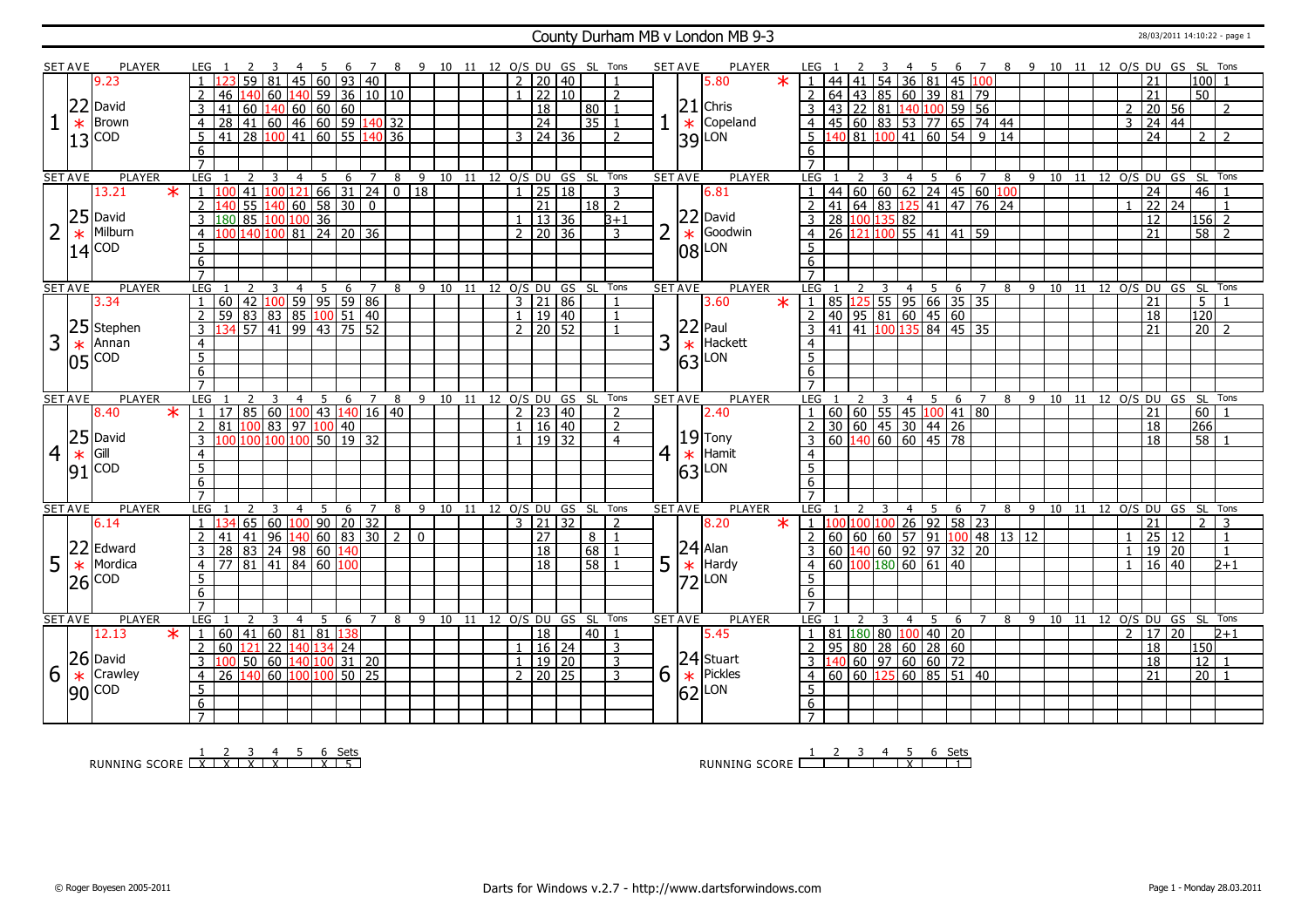### County Durham MB v London MB 9-3 28/03/2011 14:10:22 - page 2

|                | SET AVE                | PLAYER                         | LEG 1                                      | - 6                                                    | 7              | 89                                 |                              |  | 10 11 12 O/S DU GS SL Tons |       |                    |                |    | <b>SET AVE</b>    | PLAYER                                                                         | LEG 1                                                                |             | -4                                                                   | 5                                      |           |                |                |           |  |                | 6 7 8 9 10 11 12 O/S DU GS SL Tons |                  |                          |
|----------------|------------------------|--------------------------------|--------------------------------------------|--------------------------------------------------------|----------------|------------------------------------|------------------------------|--|----------------------------|-------|--------------------|----------------|----|-------------------|--------------------------------------------------------------------------------|----------------------------------------------------------------------|-------------|----------------------------------------------------------------------|----------------------------------------|-----------|----------------|----------------|-----------|--|----------------|------------------------------------|------------------|--------------------------|
|                |                        | 5.20                           | $\overline{55}$<br>60                      | $140$ 43 25<br> 140 38                                 |                |                                    |                              |  | $\frac{1}{2}$   20   25    |       |                    | $\overline{2}$ |    |                   | 5.80<br>$\ast$                                                                 | $\mathbf{1}$                                                         |             | 60 60 41 140 100 13 62                                               |                                        |           |                |                |           |  |                | 21                                 | $\overline{25}$  | $\overline{2}$           |
|                |                        |                                | $\overline{2}$<br>36                       | 42   60   76   41   68   43   77   58                  |                |                                    |                              |  | $3 \mid 27 \mid 58$        |       |                    |                |    |                   |                                                                                | $2 \mid 24 \mid 81 \mid 60 \mid 45 \mid 60 \mid 100 \mid 91 \mid 0$  |             |                                                                      |                                        |           |                |                |           |  |                | 24                                 | 40               | $\overline{\phantom{0}}$ |
|                | 21                     | James                          | 66<br>$\overline{76}$<br>3<br>100          | 140<br>$59$ 20 30 10                                   |                |                                    |                              |  | 3   24   10                |       |                    | $\mathcal{D}$  |    |                   | $ 20 $ Matt                                                                    | 3                                                                    | $-40$ 60 76 | 10 <sub>0</sub>                                                      |                                        | $65$ 50 5 |                | $\overline{0}$ |           |  |                | $\overline{24}$                    | $5-1$            | $\overline{2}$           |
| $\overline{7}$ | $\ast$                 | Forster                        | $\overline{4}$                             |                                                        |                |                                    |                              |  |                            |       |                    |                |    | $\ast$            | Winzar                                                                         | $\overline{4}$                                                       |             |                                                                      |                                        |           |                |                |           |  |                |                                    |                  |                          |
|                |                        |                                | $\overline{5}$                             |                                                        |                |                                    |                              |  |                            |       |                    |                |    |                   |                                                                                | $\overline{5}$                                                       |             |                                                                      |                                        |           |                |                |           |  |                |                                    |                  |                          |
|                | 17                     | <b>COD</b>                     |                                            |                                                        |                |                                    |                              |  |                            |       |                    |                |    |                   | $ 77 $ LON                                                                     | $\overline{6}$                                                       |             |                                                                      |                                        |           |                |                |           |  |                |                                    |                  |                          |
|                |                        |                                | $\overline{6}$<br>$\overline{7}$           |                                                        |                |                                    |                              |  |                            |       |                    |                |    |                   |                                                                                | $\overline{7}$                                                       |             |                                                                      |                                        |           |                |                |           |  |                |                                    |                  |                          |
|                |                        |                                |                                            |                                                        |                |                                    |                              |  |                            |       |                    |                |    |                   |                                                                                |                                                                      |             |                                                                      |                                        |           |                |                |           |  |                |                                    |                  |                          |
|                | <b>SET AVE</b>         | PLAYER                         | LEG<br>$\overline{3}$                      | 5 6 7 8 9 10 11 12 O/S DU GS SL Tons<br>$\overline{4}$ |                |                                    |                              |  | $\overline{27}$            |       | $\overline{40}$    |                |    | <b>SET AVE</b>    | <b>PLAYER</b>                                                                  | LEG 1                                                                |             | $\overline{3}$<br>$\frac{1}{100}$ 140 140   0   41   60   0   0   20 | 4 5 6 7 8 9 10 11 12 O/S DU GS SL Tons |           |                |                |           |  | $\mathbf{1}$   | 25 20                              |                  | $\mathbf{3}$             |
|                |                        | 7.99<br>$\ast$                 | 58<br>$\mathbf{1}$                         | 41 77 55 41 95 42 32 20                                |                |                                    |                              |  |                            |       |                    |                |    |                   | 4.80                                                                           |                                                                      |             |                                                                      |                                        |           |                |                |           |  |                |                                    |                  |                          |
|                |                        |                                | $\overline{2}$<br>59                       | 13 60 134 100 70 51 14                                 |                |                                    |                              |  | 3   24   14                |       |                    | $\overline{z}$ |    |                   | $21$ John                                                                      | $\overline{2}$<br>55                                                 |             | $96 \mid 55 \mid 41 \mid 96 \mid 58 \mid 62 \mid 22$                 |                                        |           |                |                |           |  |                | 24                                 | 16               |                          |
|                |                        | $22$ Graham<br>$\ast$ Hutchins | $\overline{3}$                             | $60 \left  140 \right  100$ 45 56                      |                |                                    |                              |  | $3 \mid 18 \mid 56$        |       |                    | 3              |    |                   |                                                                                | 3                                                                    |             | 80 85 60 60 42<br>41 60 96 82 45 100 57                              |                                        |           |                |                |           |  |                | $\overline{15}$                    | $\overline{174}$ |                          |
| 8              |                        | Hutchinson                     | $\overline{4}$<br>ınnı                     | 60 60 125 60 80 16                                     |                |                                    |                              |  |                            | 19 16 |                    | 2              | 8  | $\overline{\ast}$ | Nelson                                                                         | $\overline{4}$                                                       |             |                                                                      |                                        |           |                |                |           |  |                | $\overline{21}$                    | $\overline{20}$  |                          |
|                |                        | 32 COD                         | $\overline{5}$                             |                                                        |                |                                    |                              |  |                            |       |                    |                |    | 11                | LON                                                                            | 5                                                                    |             |                                                                      |                                        |           |                |                |           |  |                |                                    |                  |                          |
|                |                        |                                | 6                                          |                                                        |                |                                    |                              |  |                            |       |                    |                |    |                   |                                                                                | 6                                                                    |             |                                                                      |                                        |           |                |                |           |  |                |                                    |                  |                          |
|                |                        |                                | $\overline{7}$                             |                                                        |                |                                    |                              |  |                            |       |                    |                |    |                   |                                                                                |                                                                      |             |                                                                      |                                        |           |                |                |           |  |                |                                    |                  |                          |
|                | <b>SET AVE</b>         | <b>PLAYER</b>                  | LEG<br>3                                   | $\overline{4}$<br>5<br>6                               | $\overline{7}$ | 8 9 10 11 12 0/S DU GS SL Tons     |                              |  |                            |       |                    |                |    | <b>SET AVE</b>    | <b>PLAYER</b>                                                                  | LEG                                                                  |             | 3                                                                    | 4 5                                    | 6 7       |                |                |           |  |                | 8 9 10 11 12 0/S DU GS SL Tons     |                  |                          |
|                |                        | 7.20                           |                                            | 100 95 40 54 40 32                                     |                |                                    |                              |  | $2 \mid 20 \mid 32$        |       |                    | $\overline{z}$ |    |                   | 8.40<br>$\ast$                                                                 |                                                                      |             | 45 100                                                               |                                        | 28 56 36  |                |                |           |  |                | 21                                 | 36               | $\overline{3}$           |
|                |                        |                                | 99<br>2                                    | 55 100 95 85 67                                        |                |                                    |                              |  | 3   18   67                |       |                    | $\overline{1}$ |    |                   |                                                                                | 2 83 85 60 140 59<br>3 100 100 60 100 45 56 0 40                     |             |                                                                      |                                        |           |                |                |           |  |                | 15                                 | 74               | $\overline{1}$           |
|                | $25$ Ian               |                                | 40<br>3                                    | $\frac{39}{142}$ 66 100 60 82 39<br>60 60 180 45 56    |                |                                    |                              |  | 21                         |       | $72$ 1             |                |    |                   | $ 23 $ Rob                                                                     |                                                                      |             |                                                                      |                                        |           |                |                |           |  | $\mathbf{3}$   | $24 \mid 40$                       |                  | 3                        |
| 9              | $\ast$                 | Adamson                        | 100<br>$\overline{4}$                      |                                                        |                |                                    |                              |  | 2   17   56                |       |                    | $2+1$          | 9  | $\ast$            | Edwards                                                                        | $\frac{1}{4}$ 81 85 60 100 59                                        |             |                                                                      |                                        |           |                |                |           |  |                | $\overline{15}$                    |                  | $116$ 1                  |
|                |                        | 42 COD                         | 5                                          |                                                        |                |                                    |                              |  |                            |       |                    |                |    | 71                | LON                                                                            | $5^{\circ}$                                                          |             |                                                                      |                                        |           |                |                |           |  |                |                                    |                  |                          |
|                |                        |                                | 6                                          |                                                        |                |                                    |                              |  |                            |       |                    |                |    |                   |                                                                                | 6                                                                    |             |                                                                      |                                        |           |                |                |           |  |                |                                    |                  |                          |
|                |                        |                                | $\overline{7}$                             |                                                        |                |                                    |                              |  |                            |       |                    |                |    |                   |                                                                                | $\overline{7}$                                                       |             |                                                                      |                                        |           |                |                |           |  |                |                                    |                  |                          |
|                | <b>SET AVE</b>         | <b>PLAYER</b>                  | LEG<br>3                                   | $\overline{5}$<br>$\overline{4}$                       |                | 6 7 8 9 10 11 12 0/S DU GS SL Tons |                              |  |                            |       |                    |                |    | <b>SET AVE</b>    | <b>PLAYER</b>                                                                  | LEG 1                                                                |             | 3                                                                    | 4 5 6 7 8 9 10 11 12 0/S DU GS SL Tons |           |                |                |           |  |                |                                    |                  |                          |
|                |                        | $\ast$<br>8.02                 | 32<br>$\mathbf{1}$                         | 39 140 82 41 59 60 32 16                               |                |                                    |                              |  | $2 \mid 26 \mid 16$        |       |                    | $\overline{1}$ |    |                   | 3.45                                                                           | $\overline{1}$                                                       |             | 34 125 41 41 27 60 95 42                                             |                                        |           |                |                |           |  |                | 24                                 | 36               | $\overline{1}$           |
|                |                        |                                | 100 100 100 140 27<br>$\overline{2}$       | $\overline{34}$                                        |                |                                    |                              |  | 1   16   34                |       |                    | $\overline{4}$ |    |                   |                                                                                | 2                                                                    |             | 78 62 100 81                                                         | 40                                     | 120       |                |                |           |  |                | 18                                 | $\overline{20}$  | $\overline{2}$           |
|                | $23$ Eric              |                                | $\overline{3}$                             | 100 60 60 122 81 38 40                                 |                |                                    |                              |  | $3 \mid 21 \mid 40$        |       |                    | $\overline{2}$ |    |                   | $ 20 $ John                                                                    | $\mathbf{3}$                                                         |             | $30 \mid 19 \mid 85 \mid 42 \mid 45 \mid 41$                         |                                        |           |                |                |           |  |                | 18                                 | 239              |                          |
| 10             | $\ast$                 | Sandwick                       | $\overline{4}$                             |                                                        |                |                                    |                              |  |                            |       |                    |                | 10 | $\ast$            | Stefano                                                                        | $\overline{4}$                                                       |             |                                                                      |                                        |           |                |                |           |  |                |                                    |                  |                          |
|                |                        | 86 COD                         | $\overline{5}$                             |                                                        |                |                                    |                              |  |                            |       |                    |                |    | 13                | LON                                                                            | $\overline{5}$                                                       |             |                                                                      |                                        |           |                |                |           |  |                |                                    |                  |                          |
|                |                        |                                | $6 \overline{6}$                           |                                                        |                |                                    |                              |  |                            |       |                    |                |    |                   |                                                                                | 6                                                                    |             |                                                                      |                                        |           |                |                |           |  |                |                                    |                  |                          |
|                |                        |                                | $\overline{7}$                             |                                                        |                |                                    |                              |  |                            |       |                    |                |    |                   |                                                                                | $\overline{7}$                                                       |             |                                                                      |                                        |           |                |                |           |  |                |                                    |                  |                          |
|                | <b>SET AVE</b>         | <b>PLAYER</b>                  | LEG                                        | 6                                                      | $\overline{7}$ | 8                                  | 9 10 11 12 O/S DU GS SL Tons |  |                            |       |                    |                |    | <b>SET AVE</b>    | <b>PLAYER</b>                                                                  | LEG                                                                  |             |                                                                      | 4 5                                    |           |                |                |           |  |                | 6 7 8 9 10 11 12 0/S DU GS SL Tons |                  |                          |
|                |                        | 8.94                           | $\mathbf{1}$                               | 81 60 60 60 21 39                                      |                |                                    |                              |  | 21                         |       | $40$   1           |                |    |                   | 8.05<br>$\ast$                                                                 | $1 \mid 22 \mid 40 \mid 125 \mid 60 \mid 98 \mid 94 \mid 46 \mid 16$ |             |                                                                      |                                        |           |                |                |           |  |                | $2 \mid 23 \mid 16$                |                  | $\overline{1}$           |
|                |                        |                                | 100 26 60<br>$\overline{2}$                | 100 60 114                                             |                |                                    |                              |  | $3 \mid 21 \mid 114$       |       |                    | 3              |    |                   |                                                                                | 2 <sup>1</sup>                                                       |             | 41 60 60                                                             | 100 48                                 |           |                |                |           |  |                | 18                                 | 52               | $\overline{z}$           |
|                | $\overline{21}$        | Stephen                        | 60                                         | $100$ 26<br>45                                         |                |                                    |                              |  | 15                         |       | $130$   2          |                |    |                   |                                                                                |                                                                      | 00100       |                                                                      | $57$ 72 32                             |           |                |                |           |  | $\overline{2}$ | 32<br>17                           |                  | 3                        |
|                | $11$ $\overline{\ast}$ | Hayers                         | $\overline{4}$<br>41<br>$ 41\rangle$<br>۱M | 60   100   27   92   33   5                            |                |                                    |                              |  | $\overline{27}$            |       | 2 I                | $\overline{z}$ |    |                   | $\begin{array}{ c c }\n 22 \text{Jason} \\  \times \text{Wiles}\n \end{array}$ | 4<br>81                                                              | 1100        | 40                                                                   | 40 40 56 25 87 32                      |           |                |                |           |  | $\overline{3}$ | 27  <br>32                         |                  | $\overline{1}$           |
|                | 81                     | <b>COD</b>                     | 5                                          |                                                        |                |                                    |                              |  |                            |       |                    |                |    | 96                | LON                                                                            | .5.                                                                  |             |                                                                      |                                        |           |                |                |           |  |                |                                    |                  |                          |
|                |                        |                                | 6                                          |                                                        |                |                                    |                              |  |                            |       |                    |                |    |                   |                                                                                | 6                                                                    |             |                                                                      |                                        |           |                |                |           |  |                |                                    |                  |                          |
|                |                        |                                | $\overline{7}$                             |                                                        |                |                                    |                              |  |                            |       |                    |                |    |                   |                                                                                | $\overline{7}$                                                       |             |                                                                      |                                        |           |                |                |           |  |                |                                    |                  |                          |
|                | <b>SET AVE</b>         | <b>PLAYER</b>                  | LEG<br>3                                   | 4<br>5<br>6                                            | $\overline{7}$ | 8                                  | 9 10 11 12 0/S DU GS SL Tons |  |                            |       |                    |                |    | <b>SET AVE</b>    | <b>PLAYER</b>                                                                  | LEG                                                                  |             | 3                                                                    | 5<br>4                                 | 6         | $\overline{7}$ |                | 8 9 10 11 |  |                | 12 O/S DU GS SL                    |                  | Tons                     |
|                |                        | $\ast$<br>5.06                 | 60<br>$\mathbf{1}$                         | $26 \ 85 \ 42 \ 43 \ 40$                               |                |                                    |                              |  | 18                         |       | 205                |                |    |                   | 10.15                                                                          | $1 \vert 1$                                                          |             | 00 135 100 100                                                       | $50 \mid 16$                           |           |                |                |           |  | $\mathbf{3}$   | 18 16                              |                  | $\overline{4}$           |
|                |                        |                                | $2^{\circ}$<br>85                          | 44 81 40 100 131                                       |                |                                    |                              |  | <b>18</b>                  |       | $\vert 20 \vert 2$ |                |    |                   |                                                                                | 2                                                                    |             | 41 140 100 45 60 79 36                                               |                                        |           |                |                |           |  | $\overline{1}$ | $19 \overline{)36}$                |                  | $\overline{2}$           |
|                |                        | $ 22 $ John                    | 3                                          | 45 26 45 140 135 44                                    |                |                                    |                              |  | $\overline{18}$            |       | 66 2               |                |    | 27                | Lee                                                                            | 3                                                                    | 100 60 100  |                                                                      | $60$ 140 41                            |           |                |                |           |  | 3              | 18 41                              |                  | 3                        |
|                |                        |                                | $\overline{4}$                             |                                                        |                |                                    |                              |  |                            |       |                    |                |    |                   | $12$ $\star$   Cocks                                                           | $\overline{4}$                                                       |             |                                                                      |                                        |           |                |                |           |  |                |                                    |                  |                          |
|                |                        | Donnelly                       |                                            |                                                        |                |                                    |                              |  |                            |       |                    |                |    |                   |                                                                                |                                                                      |             |                                                                      |                                        |           |                |                |           |  |                |                                    |                  |                          |
|                | $12 \times$            |                                | $\overline{5}$                             |                                                        |                |                                    |                              |  |                            |       |                    |                |    |                   |                                                                                | $\overline{5}$                                                       |             |                                                                      |                                        |           |                |                |           |  |                |                                    |                  |                          |
|                |                        | 44 COD                         | 6                                          |                                                        |                |                                    |                              |  |                            |       |                    |                |    |                   | $ 33 $ LON                                                                     | $6\overline{}$                                                       |             |                                                                      |                                        |           |                |                |           |  |                |                                    |                  |                          |
|                |                        |                                | $\overline{7}$                             |                                                        |                |                                    |                              |  |                            |       |                    |                |    |                   |                                                                                | $\overline{7}$                                                       |             |                                                                      |                                        |           |                |                |           |  |                |                                    |                  |                          |

RUNNING SCORE 7 X 8 X 9 X 10 X 11 12 Sets 9

OP: County Durham MB - David Crawley 26.90 \*

RUNNING SCORE 7 8 9 10 11 X 12 X Sets 3

OP: London MB - Lee Cocks 27.33 \*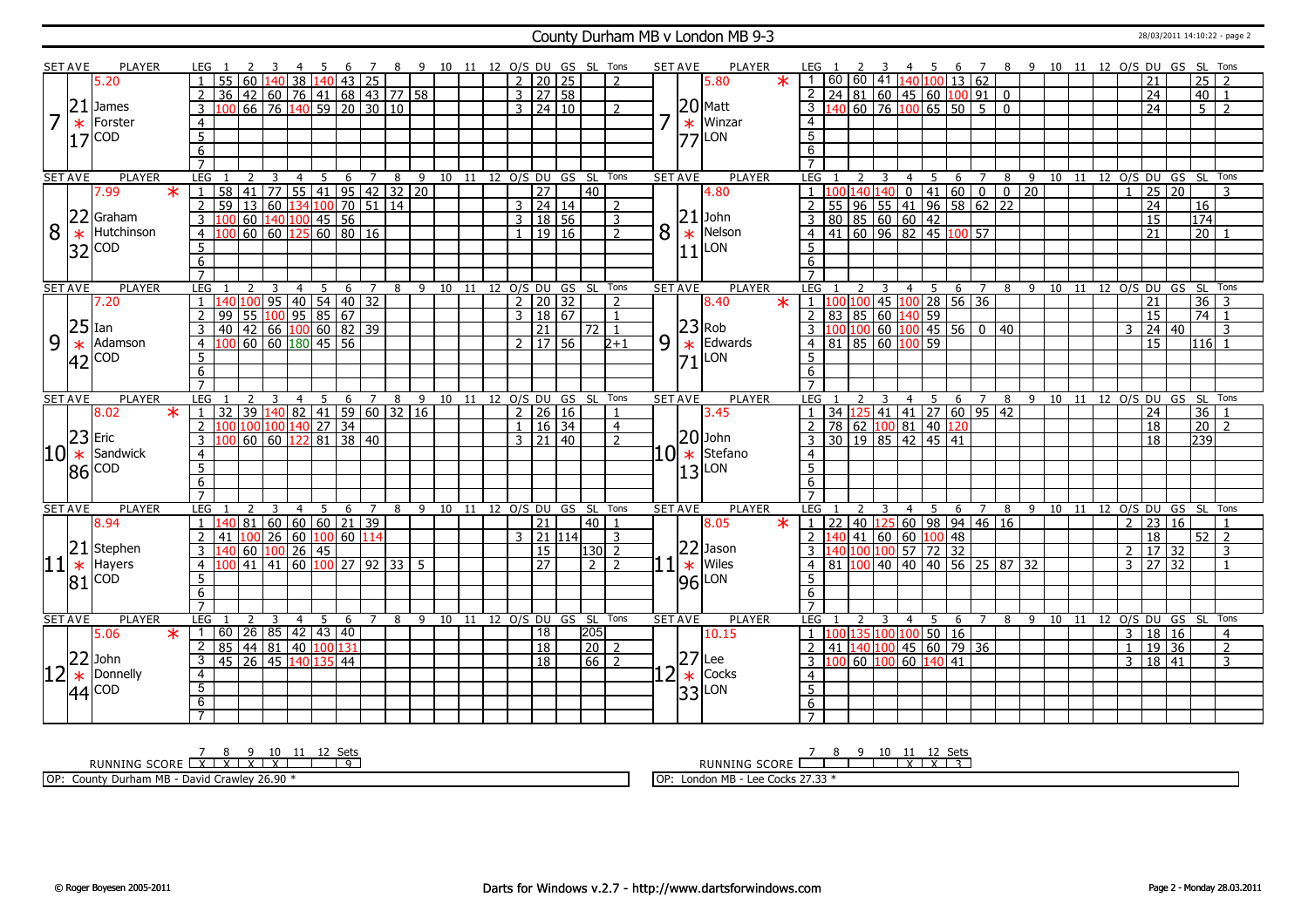# County Durham MB

## London MB

| PLAYER              | W/L |    | . IwonIlost | AVE     | <b>TAVE</b> | <b>IPOINTS DARTS TON FON+1180 TONS PLAYER</b> |                 |    |    |   |         |                     | W/L WON LOST |    | AVE   | <b>TAVE</b> | <b>POINTS DARTS TON FON+180 FONS</b> |     |    |                 |          |         |
|---------------------|-----|----|-------------|---------|-------------|-----------------------------------------------|-----------------|----|----|---|---------|---------------------|--------------|----|-------|-------------|--------------------------------------|-----|----|-----------------|----------|---------|
| David Brown         |     |    |             | 22.13   | 9.23        | 2390                                          | 108             |    |    | 0 | $7+0$   | Chris Copeland      |              |    | 21.39 | 5.80        | 2353                                 | 110 |    |                 | 0        | $5 + 0$ |
| David Milburn       |     |    |             | 25.14 l | 13.21       | 1986                                          | 79              |    |    |   |         | 11+1 David Goodwin  |              |    | 22.08 | 6.81        | 1744                                 | 79  | b  |                 | 0        | $6 + 0$ |
| Stephen Annan       |     |    |             | 25.05   | 3.34        | 1503                                          | 60              |    |    |   |         | 3+0   Paul Hackett  | 0            |    | 22.63 | 3.60        | 1358                                 | 60  |    |                 | 0        | $3 + 0$ |
| David Gill          |     |    |             | 25.91   | 8.40        | 1503                                          | 58              |    |    | 0 | $8 + 0$ | Tony Hamit          |              |    | 19.63 | 2.40        | 1119                                 | 57  |    |                 | 0        | $2 + 0$ |
| Edward Mordica      |     |    |             | 22.26   | 6.14        | 1870                                          | 84              |    |    |   | $5 + 0$ | Alan Hardy          |              |    | 24.72 | 8.20        | 2002                                 | 81  |    |                 |          | $7 + 1$ |
| David Crawley       |     |    |             | 26.90   | 12.13       | 1964                                          | 73 <sub>1</sub> |    |    | 0 |         | 10+0 Stuart Pickles |              |    | 24.62 | 5.45        | 1822                                 | 74  |    |                 |          | $4 + 1$ |
| James Forster       |     |    |             | 21.17   | 5.20        | 1503                                          | 71 <sub>1</sub> |    |    | 0 |         | 4+0   Matt Winzar   |              |    | 20.77 | 5.80        | 1433                                 | 69  |    |                 | 0        | $5 + 0$ |
| l Graham Hutchinson |     |    |             | 22.32   | 7.99        | 1964                                          | 88              | b. |    | 0 | $7 + 0$ | John Nelson         |              |    | 21.11 | 4.80        | 1794                                 | 85  |    |                 | $\Omega$ | $4 + 0$ |
| Ian Adamson         |     |    |             | 25.42   | '.20        | 1932                                          | 76 I            |    |    |   | $6 + 1$ | <b>IRob Edwards</b> |              |    | 23.71 | 8.40        | 1778                                 | 75  |    |                 | 0        | $8 + 0$ |
| Eric Sandwick       |     |    |             | 23.86   | 8.02        | 1503                                          | 63              |    |    |   | $7 + 0$ | John Stefano        |              |    | 20.13 | 3.45        | 1208                                 | 60  |    |                 | 0        | $3 + 0$ |
| Stephen Hayers      |     |    |             | 21.81   | 8.94        | 1832                                          | 84              | h  |    |   | $8 + 0$ | <b>Jason Wiles</b>  |              |    | 22.96 | 8.05        | 1952                                 | 85  |    |                 | 0        | $7 + 0$ |
| John Donnelly       |     |    |             | 22.44   | 5.06        | 1212                                          | 54              |    |    |   | $4 + 0$ | Lee Cocks           |              |    | 27.33 | 10.15       | 1503                                 | 55  |    |                 | 0        | $9 + 0$ |
| <b>TOTALS</b>       |     | 29 |             | 23.57   |             | 21162                                         | 898             | 54 | 24 |   |         | 180+21TOTALS        | 15           | 29 | 22.55 |             | 20066                                | 890 | 47 | 14 <sub>1</sub> |          | $63+2$  |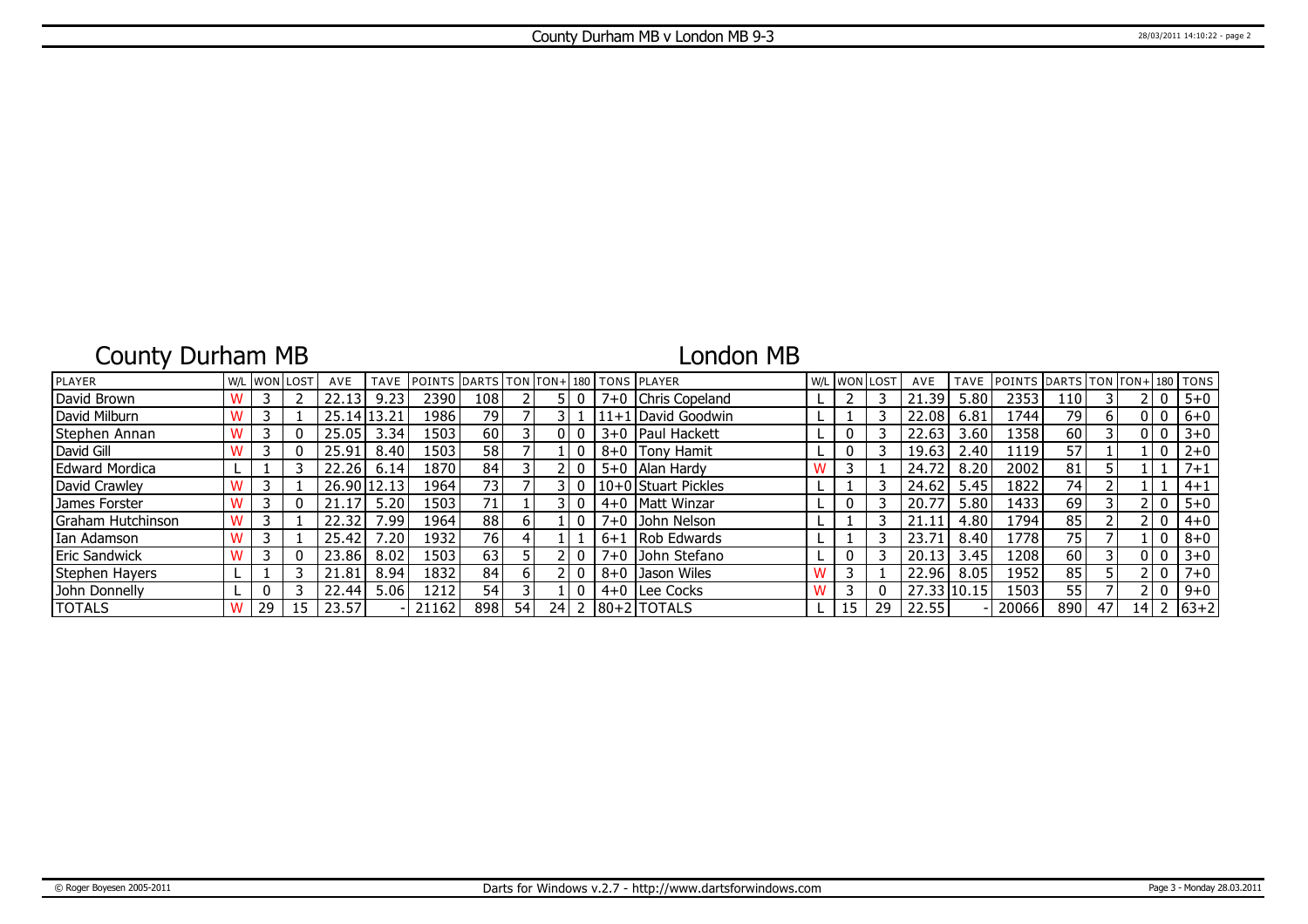### County Durham WB v London WB 1-5 28/03/2011 14:09:56 - page 1

|                | SET AVE         | <b>PLAYER</b>         |         | LEG 1               |                                                                                                                                                                                                   |                         | 4 5            |                             |    |                     |    | 6 7 8 9 10 11 12 0/S DU GS SL Tons |                |                |                                |                         |                   |   | SET AVE        | PLAYER                    | LEG 1                   |       |           |                         |                |                                                                                                                             |   |                  |   |                                                                                               |                 |                 |                |                         |                         |                                        |                          |
|----------------|-----------------|-----------------------|---------|---------------------|---------------------------------------------------------------------------------------------------------------------------------------------------------------------------------------------------|-------------------------|----------------|-----------------------------|----|---------------------|----|------------------------------------|----------------|----------------|--------------------------------|-------------------------|-------------------|---|----------------|---------------------------|-------------------------|-------|-----------|-------------------------|----------------|-----------------------------------------------------------------------------------------------------------------------------|---|------------------|---|-----------------------------------------------------------------------------------------------|-----------------|-----------------|----------------|-------------------------|-------------------------|----------------------------------------|--------------------------|
|                |                 | 1.00                  |         |                     | $\overline{26}$                                                                                                                                                                                   | $\overline{26}$         |                |                             |    | $26$ 55 60 22 60 45 |    |                                    |                |                | $\overline{27}$                | 126                     |                   |   |                | $\ast$<br>5.40            |                         |       |           |                         |                |                                                                                                                             |   |                  |   |                                                                                               |                 |                 |                |                         |                         |                                        |                          |
|                |                 |                       |         | $\overline{2}$      |                                                                                                                                                                                                   |                         |                |                             |    |                     |    |                                    |                |                | $\overline{30}$                | 135                     |                   |   |                |                           |                         | 2 100 |           |                         |                |                                                                                                                             |   |                  |   |                                                                                               |                 |                 |                |                         |                         |                                        |                          |
|                |                 | 13 Allison            |         | $\overline{3}$      | $\frac{1}{36}$ $\frac{1}{26}$ $\frac{1}{36}$ $\frac{1}{26}$ $\frac{1}{100}$ $\frac{1}{41}$ $\frac{1}{45}$ $\frac{1}{60}$ $\frac{1}{9}$ $\frac{1}{3}$ $\frac{1}{30}$ $\frac{1}{17}$ $\frac{1}{60}$ |                         |                |                             |    |                     |    |                                    |                |                | $\overline{24}$                | 115                     |                   |   |                | $ 18 $ Dee                |                         |       |           |                         |                |                                                                                                                             |   |                  |   |                                                                                               |                 |                 |                |                         |                         |                                        |                          |
|                |                 | Wells                 |         |                     |                                                                                                                                                                                                   |                         |                |                             |    |                     |    |                                    |                |                |                                |                         |                   |   |                | Belcher                   | $\overline{4}$          |       |           |                         |                |                                                                                                                             |   |                  |   |                                                                                               |                 |                 |                |                         |                         |                                        |                          |
|                | $\ast$          |                       |         | $\overline{4}$      |                                                                                                                                                                                                   |                         |                |                             |    |                     |    |                                    |                |                |                                |                         |                   |   | $\ast$         |                           |                         |       |           |                         |                |                                                                                                                             |   |                  |   |                                                                                               |                 |                 |                |                         |                         |                                        |                          |
|                | 91              | <b>COD</b>            |         | $\overline{5}$      |                                                                                                                                                                                                   |                         |                |                             |    |                     |    |                                    |                |                |                                |                         |                   |   | 11             | LON                       | $\overline{5}$          |       |           |                         |                |                                                                                                                             |   |                  |   |                                                                                               |                 |                 |                |                         |                         |                                        |                          |
|                |                 |                       |         | 6                   |                                                                                                                                                                                                   |                         |                |                             |    |                     |    |                                    |                |                |                                |                         |                   |   |                |                           | 6                       |       |           |                         |                |                                                                                                                             |   |                  |   |                                                                                               |                 |                 |                |                         |                         |                                        |                          |
|                |                 |                       |         | $\overline{7}$      |                                                                                                                                                                                                   |                         |                |                             |    |                     |    |                                    |                |                |                                |                         |                   |   |                |                           |                         |       |           |                         |                |                                                                                                                             |   |                  |   |                                                                                               |                 |                 |                |                         |                         |                                        |                          |
|                | <b>SET AVE</b>  | <b>PLAYER</b>         |         | LEG                 | $\overline{2}$                                                                                                                                                                                    | $\overline{\mathbf{3}}$ | $\overline{4}$ | $-5$                        |    |                     |    | 6 7 8 9 10 11 12 0/S DU GS SL Tons |                |                |                                |                         |                   |   | <b>SET AVE</b> | <b>PLAYER</b>             | LEG 1                   |       | 2         | $\overline{\mathbf{3}}$ |                |                                                                                                                             |   |                  |   |                                                                                               |                 |                 |                |                         |                         | 4 5 6 7 8 9 10 11 12 O/S DU GS SL Tons |                          |
|                |                 |                       | $\star$ |                     | 1   45   83   77   83   95   32   34                                                                                                                                                              |                         |                |                             |    |                     |    |                                    |                |                | $\overline{21}$                | $\overline{52}$         |                   |   |                | 8.35                      |                         |       |           |                         |                | <u>  35    100    45    30    66    47    78   </u>                                                                         |   |                  |   |                                                                                               |                 |                 |                | $3 \mid 21 \mid 78$     |                         |                                        | $\overline{2}$           |
|                |                 |                       |         | $\overline{2}$      |                                                                                                                                                                                                   |                         |                |                             |    |                     |    |                                    |                |                | 27                             | $\overline{75}$         |                   |   |                |                           |                         | 9     |           |                         |                | 64 $\boxed{180}$ 66 $\boxed{100}$ 32 $\boxed{11}$ 3 0 36                                                                    |   |                  |   |                                                                                               |                 |                 |                | 2 29                    | 36                      |                                        | $2 + 1$                  |
|                | $16$ Liz        |                       |         | $\overline{3}$      | 1 59 38 29 57 45 41 95 39 23<br>17 29 41 95 49 45 38 57 57 26 0 33<br>67 45 57 25 95 45                                                                                                           |                         |                |                             |    |                     |    |                                    |                |                | 38 14                          |                         |                   |   |                | $18$ Ged                  | 3                       |       |           |                         |                | 30 40 140 30 43 68 28 29 41 32 0                                                                                            |   |                  |   |                                                                                               |                 | 16              |                | $\overline{36}$         |                         | $\overline{4}$                         | $\overline{1}$           |
| $\overline{2}$ | $\ast$          | Tait                  |         | $\overline{4}$      |                                                                                                                                                                                                   |                         |                |                             |    |                     |    |                                    |                |                | 18                             | 167                     |                   |   | $\ast$         | Carney                    |                         |       |           |                         |                | 180 41 63 99 41 37 40                                                                                                       |   |                  |   |                                                                                               |                 |                 |                |                         | $3 \mid 21 \mid 40$     |                                        | $1 + 1$                  |
|                |                 | $ 44 ^{COD}$          |         | $5\overline{)}$     |                                                                                                                                                                                                   |                         |                |                             |    |                     |    |                                    |                |                |                                |                         |                   |   | 69             | LON                       | 5                       |       |           |                         |                |                                                                                                                             |   |                  |   |                                                                                               |                 |                 |                |                         |                         |                                        |                          |
|                |                 |                       |         | 6                   |                                                                                                                                                                                                   |                         |                |                             |    |                     |    |                                    |                |                |                                |                         |                   |   |                |                           | 6                       |       |           |                         |                |                                                                                                                             |   |                  |   |                                                                                               |                 |                 |                |                         |                         |                                        |                          |
|                |                 |                       |         | $\overline{7}$      |                                                                                                                                                                                                   |                         |                |                             |    |                     |    |                                    |                |                |                                |                         |                   |   |                |                           | $\overline{7}$          |       |           |                         |                |                                                                                                                             |   |                  |   |                                                                                               |                 |                 |                |                         |                         |                                        |                          |
|                | <b>SET AVE</b>  | <b>PLAYER</b>         |         | <b>LEG</b>          | $\mathcal{L}$                                                                                                                                                                                     |                         | $\overline{4}$ | 5                           | 6  |                     |    | 7 8 9 10 11 12 0/S DU GS SL Tons   |                |                |                                |                         |                   |   | <b>SET AVE</b> | <b>PLAYER</b>             | LEG <sub>1</sub>        |       |           | 3                       | $\overline{4}$ | - 5                                                                                                                         | 6 | $7 \overline{8}$ |   |                                                                                               |                 |                 |                |                         | 9 10 11 12 0/S DU GS SL |                                        | Tons                     |
|                |                 | 3.61                  |         | -1                  | 30                                                                                                                                                                                                | 57 81                   |                |                             |    |                     |    | 45 45 30 43 60 84 26               |                |                | $2 \mid 29 \mid 26$            |                         |                   |   |                | $\overline{\ast}$<br>7.05 | $\mathbf{1}$            |       | 83 26 125 |                         |                | $55 \mid 45 \mid 26 \mid 78 \mid 23 \mid 8$                                                                                 |   |                  |   | $\overline{16}$                                                                               |                 |                 |                | $\overline{30}$         |                         | 16 <sup>1</sup>                        |                          |
|                |                 |                       |         | 2                   | 11 23 43 30 40 35 140 28 45 28 52<br>55 66 45 45 26 41 121<br>56 50 60 45 60 60 60 46 39 20 0<br>85 3 40 80 55 100                                                                                |                         |                |                             |    |                     |    |                                    |                |                | $\overline{33}$                | 26   1                  |                   |   |                |                           |                         |       |           |                         |                |                                                                                                                             |   |                  |   |                                                                                               |                 |                 | 3              | $\overline{33}$         | 32                      |                                        | $\overline{2}$           |
|                |                 | $15$ <sup>Karol</sup> |         |                     |                                                                                                                                                                                                   |                         |                |                             |    |                     |    |                                    |                |                |                                |                         |                   |   | $ 16 $ Lisa    |                           | $\overline{2}$          |       |           |                         |                | 11 100 55 100 27 41 31 45 43 16 32<br>60 26 60 95 140 25 55 40<br>21 11 45 55 28 40 7 60 100 45 27<br>45 85 76 45 140 69 41 |   |                  |   |                                                                                               |                 |                 |                |                         |                         |                                        | $\overline{1}$           |
|                |                 |                       |         | $\overline{3}$      |                                                                                                                                                                                                   |                         |                |                             |    |                     |    |                                    |                |                | $\overline{21}$                | $102$ 1                 |                   |   |                |                           |                         |       |           |                         |                |                                                                                                                             |   |                  |   |                                                                                               |                 |                 |                | $1 \ 22 \ 40$           |                         |                                        |                          |
| 3              | $\overline{55}$ | Dagga                 |         | $\overline{4}$      |                                                                                                                                                                                                   |                         |                |                             |    |                     |    |                                    |                | $\Omega$       | $\sqrt{43}$ 2                  |                         |                   | 3 | $\vert_{71}^*$ | Dunford                   |                         |       |           |                         |                |                                                                                                                             |   |                  |   |                                                                                               |                 | 46              |                | 42                      |                         | 16                                     |                          |
|                |                 | <b>COD</b>            |         | $\overline{5}$      |                                                                                                                                                                                                   |                         |                |                             |    |                     |    |                                    |                |                | $\overline{18}$                | 138                     |                   |   |                | LON                       |                         |       |           |                         |                |                                                                                                                             |   |                  |   |                                                                                               |                 |                 |                | $3 \mid 21 \mid 41$     |                         |                                        |                          |
|                |                 |                       |         | 6                   |                                                                                                                                                                                                   |                         |                |                             |    |                     |    |                                    |                |                |                                |                         |                   |   |                |                           | 6                       |       |           |                         |                |                                                                                                                             |   |                  |   |                                                                                               |                 |                 |                |                         |                         |                                        |                          |
|                |                 |                       |         | $\overline{7}$      |                                                                                                                                                                                                   |                         |                |                             |    |                     |    |                                    |                |                |                                |                         |                   |   |                |                           |                         |       |           |                         |                |                                                                                                                             |   |                  |   |                                                                                               |                 |                 |                |                         |                         |                                        |                          |
|                | <b>SET AVE</b>  | <b>PLAYER</b>         |         | LEG                 |                                                                                                                                                                                                   |                         | 4              |                             | 6  |                     | 8  | 9 10 11 12 O/S DU GS SL Tons       |                |                |                                |                         |                   |   | <b>SET AVE</b> | <b>PLAYER</b>             | LEG                     |       |           |                         | 4              | - 5                                                                                                                         | 6 | $\overline{7}$   |   |                                                                                               |                 |                 |                |                         |                         | 8 9 10 11 12 0/S DU GS SL Tons         |                          |
|                |                 | 1.00                  | $\ast$  | $\vert 1 \vert$     | 9                                                                                                                                                                                                 | 65 21                   |                | $33 \mid 18 \mid 14 \mid 2$ |    |                     |    | $100$ 33 43 81                     |                |                | 33                             | 82                      |                   |   |                | 4.00                      |                         |       | 60 41 41  |                         |                | $\left  22 \right  140 \left  76 \right  38 \left  51 \right  0$                                                            |   |                  |   | $\overline{0}$                                                                                | 32              |                 |                |                         | $3 \mid 33 \mid 32$     |                                        |                          |
|                |                 |                       |         |                     |                                                                                                                                                                                                   |                         |                |                             |    |                     |    |                                    |                |                |                                |                         |                   |   |                |                           |                         |       |           |                         |                |                                                                                                                             |   |                  |   |                                                                                               |                 |                 |                |                         |                         | 60                                     |                          |
|                |                 |                       |         | 2                   |                                                                                                                                                                                                   |                         |                |                             |    |                     |    |                                    |                |                | 28 18                          |                         |                   |   |                |                           |                         |       |           |                         |                |                                                                                                                             |   |                  |   |                                                                                               |                 |                 |                | $\overline{30}$         |                         |                                        |                          |
|                |                 | 14 Michelle           |         | $\overline{3}$      |                                                                                                                                                                                                   |                         |                |                             |    |                     |    |                                    |                |                | $\overline{21}$                | 275                     |                   |   |                | $ 17 $ Tina               |                         |       |           |                         |                |                                                                                                                             |   |                  |   |                                                                                               |                 |                 |                |                         | $3 \mid 21 \mid 60$     |                                        | $\overline{2}$           |
|                | $\ast$          | Downs                 |         | $\overline{4}$      |                                                                                                                                                                                                   |                         |                |                             |    |                     |    |                                    |                |                | 27                             | 85                      |                   |   | $\ast$         | Hamilton                  |                         |       |           |                         |                |                                                                                                                             |   |                  |   |                                                                                               |                 |                 |                | $3 \times 30 \times 32$ |                         |                                        |                          |
| 4              |                 | <b>COD</b>            |         | 5                   |                                                                                                                                                                                                   |                         |                |                             |    |                     |    |                                    |                |                |                                |                         |                   | 4 |                |                           | $5^{\circ}$             |       |           |                         |                |                                                                                                                             |   |                  |   | 2 70 30 26 41 33 60 41 40 41 59<br>3 58 41 41 125 35 41 60<br>4 42 85 85 41 26 43 43 85 19 32 |                 |                 |                |                         |                         |                                        |                          |
|                | 33              |                       |         | 6                   |                                                                                                                                                                                                   |                         |                |                             |    |                     |    |                                    |                |                |                                |                         |                   |   | l05l           | LON                       | $6\overline{6}$         |       |           |                         |                |                                                                                                                             |   |                  |   |                                                                                               |                 |                 |                |                         |                         |                                        |                          |
|                |                 |                       |         | $\overline{7}$      |                                                                                                                                                                                                   |                         |                |                             |    |                     |    |                                    |                |                |                                |                         |                   |   |                |                           | $\overline{7}$          |       |           |                         |                |                                                                                                                             |   |                  |   |                                                                                               |                 |                 |                |                         |                         |                                        |                          |
|                |                 | <b>PLAYER</b>         |         | <b>LEG</b>          | $\overline{2}$                                                                                                                                                                                    | $\overline{3}$          | $\overline{4}$ |                             |    |                     |    |                                    |                |                |                                |                         |                   |   |                | <b>PLAYER</b>             | LEG 1                   |       |           | $\overline{3}$          | $\overline{4}$ |                                                                                                                             |   |                  |   |                                                                                               |                 |                 |                |                         |                         |                                        |                          |
|                | <b>SET AVE</b>  |                       |         | 1 100               |                                                                                                                                                                                                   |                         |                | 5                           | 6  | $7\overline{ }$     | 8  | 9 10 11 12 0/S DU GS SL Tons       |                |                |                                |                         |                   |   | <b>SET AVE</b> |                           |                         |       |           |                         |                | $-5$                                                                                                                        | 6 |                  |   |                                                                                               |                 |                 |                |                         |                         | 7 8 9 10 11 12 O/S DU GS SL Tons       |                          |
|                |                 | 5.00                  |         |                     | $ 41\rangle$                                                                                                                                                                                      | 45 100 80 59 56 20      |                |                             |    |                     |    |                                    |                |                | $3 \mid 24 \mid 20$            |                         | 2<br>$\mathbf{1}$ |   |                | 6.48<br>$\star$           | $\sqrt{1}$              |       |           |                         |                | 45 55 95 43 60 45 44 58                                                                                                     |   |                  |   |                                                                                               |                 |                 |                | 24                      |                         | 56                                     |                          |
|                |                 |                       |         | 2                   | 81                                                                                                                                                                                                | 28                      | 26             |                             |    |                     |    | 41   13   45   59   76   32        |                |                | 3   30   32                    |                         |                   |   |                |                           |                         | 39    |           |                         |                |                                                                                                                             |   |                  |   |                                                                                               |                 |                 |                | 27                      |                         | 86                                     |                          |
|                |                 | $15$ Kirsty           |         | $\overline{3}$      | 41<br>30                                                                                                                                                                                          | $26$ 55 43 26 11        |                |                             |    |                     | 30 | 7                                  |                |                | 27                             | 232                     |                   |   |                | $17$ Lynda                |                         |       |           |                         |                | 26 60 125 45 41 30 39 10<br>45 81 100 41 85 60 26 21 35                                                                     |   |                  |   |                                                                                               |                 |                 | $\overline{3}$ |                         | 30 35                   |                                        |                          |
| 5              | $\ast$          | Hutchinson            |         | $\overline{4}$      | 26                                                                                                                                                                                                | $100$ 22 59 60 74 100   |                |                             |    |                     |    | 7 41 0 9                           |                | $\mathbf{0}$   | 36                             | $\overline{\mathbf{3}}$ | $\overline{2}$    | 5 | $\ast$         | Biondini                  |                         |       |           |                         |                |                                                                                                                             |   |                  |   |                                                                                               |                 | 8               | 2              | 35                      | 8                       |                                        | $\mathbf{1}$             |
|                | 75              | <b>COD</b>            |         | $5^{\circ}$         | 45 85 45 60 26 60 83                                                                                                                                                                              |                         |                |                             |    |                     |    |                                    |                |                | 21                             | $\overline{97}$         |                   |   | 12             | LON                       | .5.                     |       |           |                         |                | 85 30 100 39 45 26 60 29 39 40 0<br>45 123 100 55 100 38 26 14                                                              |   |                  |   |                                                                                               |                 |                 |                |                         | $1 \mid 22 \mid 14$     |                                        | 3                        |
|                |                 |                       |         | 6                   |                                                                                                                                                                                                   |                         |                |                             |    |                     |    |                                    |                |                |                                |                         |                   |   |                |                           | 6                       |       |           |                         |                |                                                                                                                             |   |                  |   |                                                                                               |                 |                 |                |                         |                         |                                        |                          |
|                |                 |                       |         | $\overline{7}$      |                                                                                                                                                                                                   |                         |                |                             |    |                     |    |                                    |                |                |                                |                         |                   |   |                |                           | $\overline{7}$          |       |           |                         |                |                                                                                                                             |   |                  |   |                                                                                               |                 |                 |                |                         |                         |                                        |                          |
|                | <b>SET AVE</b>  | PLAYER                |         | <b>LEG</b>          |                                                                                                                                                                                                   | 3                       | $\overline{4}$ | -5                          | -6 | 7                   | 8  | 9 10                               |                |                | 11 12 0/S DU GS SL             |                         | Tons              |   | <b>SET AVE</b> | <b>PLAYER</b>             | LEG 1                   |       |           |                         |                | .5.                                                                                                                         | 6 | 7                | 8 | 9 10 11                                                                                       |                 |                 |                |                         | 12 O/S DU GS SL         |                                        | Tons                     |
|                |                 |                       | $\star$ | $\vert 1 \vert$     | 45<br>41                                                                                                                                                                                          | 58                      | $\overline{9}$ | 85 21                       |    |                     |    | 55 35 35 13 38 46                  |                |                | 48                             | 2                       |                   |   |                | 3.45                      | -1 -1                   |       |           |                         |                |                                                                                                                             |   |                  |   | $\mathbf 0$                                                                                   | $\mathbf 0$     | 12              | l 3            | 48                      | $\sqrt{2}$              |                                        | $\overline{1}$           |
|                |                 |                       |         | 2                   | 43                                                                                                                                                                                                |                         |                |                             |    |                     |    |                                    | $\overline{0}$ |                | $\overline{33}$                | $\overline{10}$         |                   |   |                |                           | 2                       | 45    |           |                         |                |                                                                                                                             |   |                  |   | $\overline{51}$                                                                               | 30              | $\boxed{10}$ 2  |                |                         | 35 10                   |                                        |                          |
|                | 12              | Kathleen              |         | $\overline{3}$      |                                                                                                                                                                                                   |                         |                |                             |    |                     |    |                                    |                |                | $2 \mid 38 \mid 2$             |                         |                   |   |                | $ 12 $ Jane               | $\overline{\mathbf{3}}$ |       |           |                         |                | 60   29   34   66   26   85   26   50  <br>  41   92   60   45   26   32   40   29  <br>55 45 45 15 22 43 17 41 43 40 47 49 |   |                  |   |                                                                                               |                 |                 |                | $\overline{36}$         |                         | 39                                     |                          |
|                |                 | Renwick               |         | $\overline{4}$      |                                                                                                                                                                                                   |                         |                |                             |    |                     |    |                                    |                |                | $1 \overline{37} \overline{4}$ |                         |                   |   |                | Johnson                   | $\overline{4}$          |       |           |                         |                |                                                                                                                             |   |                  |   |                                                                                               | $\overline{21}$ | $\overline{37}$ |                | $\overline{39}$         |                         | $\overline{28}$                        | $\overline{\phantom{0}}$ |
| 6              | $\ast$          |                       |         | 5                   | 33 22 60 21 7 45 60 30 58 95 18 0<br>15 85 30 40 26 41 41 26 84 81 0 28                                                                                                                           |                         |                |                             |    |                     |    |                                    |                | $\overline{0}$ | $1 \mid 37 \mid 30$            |                         |                   | 6 | $\ast$         |                           | 5                       |       |           |                         |                | 45 100 26 27 26 60 34 20 26 26                                                                                              |   |                  |   |                                                                                               |                 |                 |                |                         |                         | $5\overline{11}$                       |                          |
|                | 92              | <b>COD</b>            |         |                     | 45 26 55 31 28 60 30 60 95 41 0                                                                                                                                                                   |                         |                |                             |    |                     |    |                                    |                |                |                                |                         |                   |   | 54             | LON                       |                         |       |           |                         |                | 43 140 11 28 57 52 11 60 59 20 15 0                                                                                         |   |                  |   |                                                                                               |                 |                 |                | $\overline{36}$         |                         |                                        |                          |
|                |                 |                       |         | 6<br>$\overline{7}$ |                                                                                                                                                                                                   |                         |                |                             |    |                     |    |                                    |                |                |                                |                         |                   |   |                |                           | 6                       |       |           |                         |                |                                                                                                                             |   |                  |   |                                                                                               |                 |                 |                |                         |                         |                                        |                          |

RUNNING SCORE 1 2 3 4 5 6 X Sets 1

OP: County Durham WB - Kathleen Renwick 12.92 \*